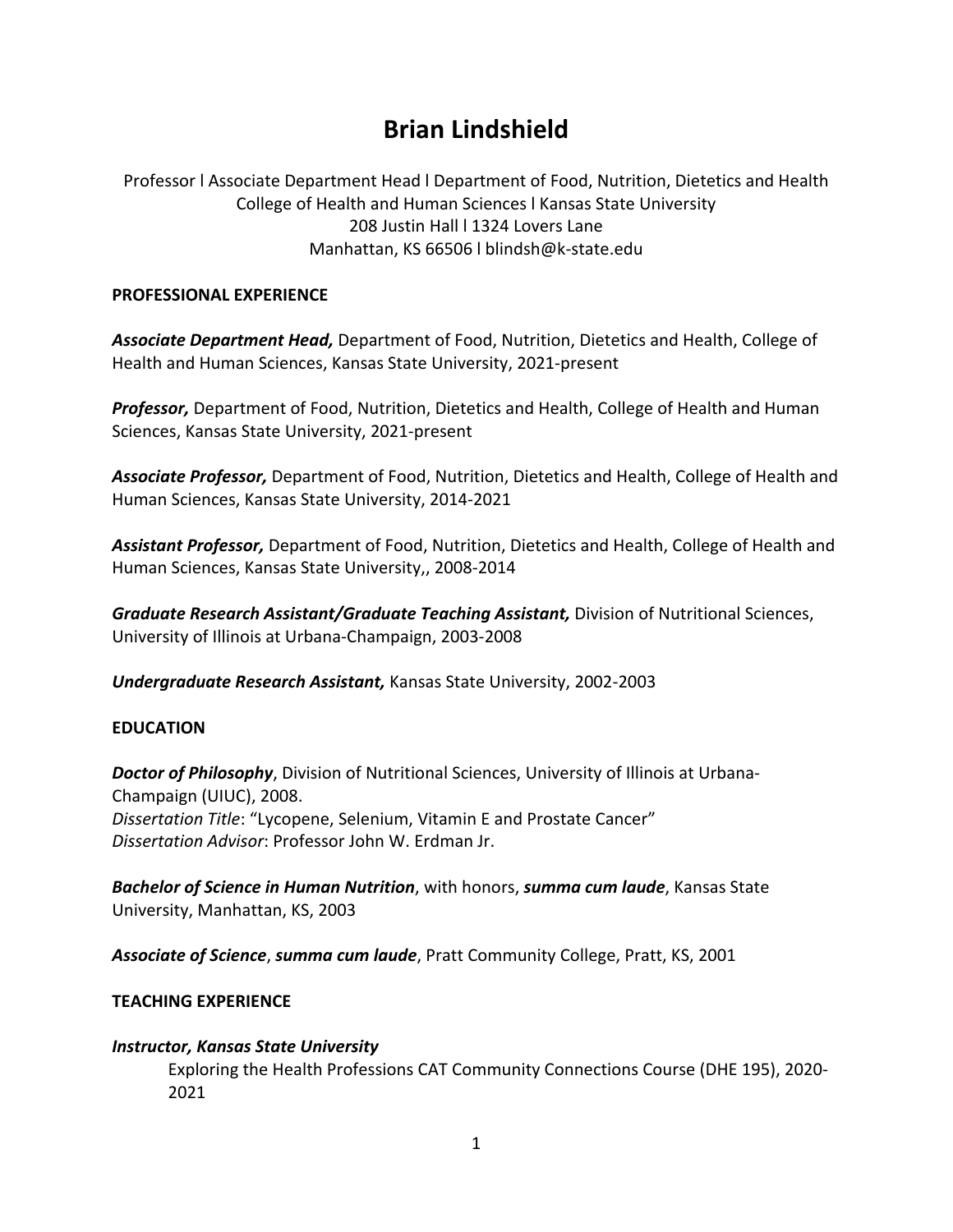-First year student connection course for a nonresidential CAT community with students taking FNDH 132 and PSYCH 110.

Nutrition and the Health Professions CAT Community Connections Course (DHE 195), 2016-2021

-First year student connection course for a nonresidential CAT community with students taking FNDH 132 and CHM 230.

Human Nutrition (FNDH 400), 2009-Present

-Intermediate undergraduate nutrition course taught on campus in spring and online in fall, spring, & summer.

Professional Communication in Food, Nutrition, Dietetics and Health (FNDH 880), 2010, 2012, 2014, 2021

-Teach graduate students presentation skills

Advanced Micronutrient Metabolism (FNDH 812 Team Taught), 2009, 2011, 2013, 2015 -Taught fat-soluble vitamins, calcium, phosphorous, & magnesium

Undergraduate Nutritional Sciences Advisor, 2008-2016.

-Advised department's pre-med, pre-dental major undergraduate students. Nutrition and Cancer (FNDH 911), 2011

-Graduate student discussion course on current topics in nutrition and cancer Basic Nutrition (FNDH 132, Fall Semester Course Coordinator), 2009-2010

-Introductory course taught by a GTA, involved in course design,

assignment/exam production, & gave feedback to GTA on teaching observations.

*Teaching Assistant*, Nutritional Biochemistry II, UIUC, 2008

-Presented selenium and vitamin E lectures, constructed and graded tests, assisted students with learning material

## *Teaching Assistant*, Contemporary Nutrition, UIUC, 2007-2008

-Responsible for handling grading program (Compass), student communication, student advisory committee, guest lecturer, and test question submission

*Volunteer Teaching Assistant & Guest Lecturer*, Nutritional Biochemistry II, UIUC, 2005-2007 -Presented selenium and vitamin E lectures, assisted in test construction and grading

## *College of ACES Teaching College Graduate*, UIUC, 2004

-Program designed to train new faculty members and graduate students

*Cadaver Dissection Team*, Kansas State University, 2003

-Responsible for teaching anatomy using cadavers

#### **HONORS AND AWARDS**

## **2016-2018** *Open Educational Resource Research Fellow*

- In 2016, I was selected by the Open Education Group, funded by a grant from the Hewlett Foundation, was one of 21 from 67 applicants selected as a 2016-2018 Open Educational Resource Research Fellow [\(http://openedgroup.org/fellowship\)](http://openedgroup.org/fellowship). Fellows receive funding to attend two Open Education Conferences, receive training on OER research methods and small stipends for publishing articles.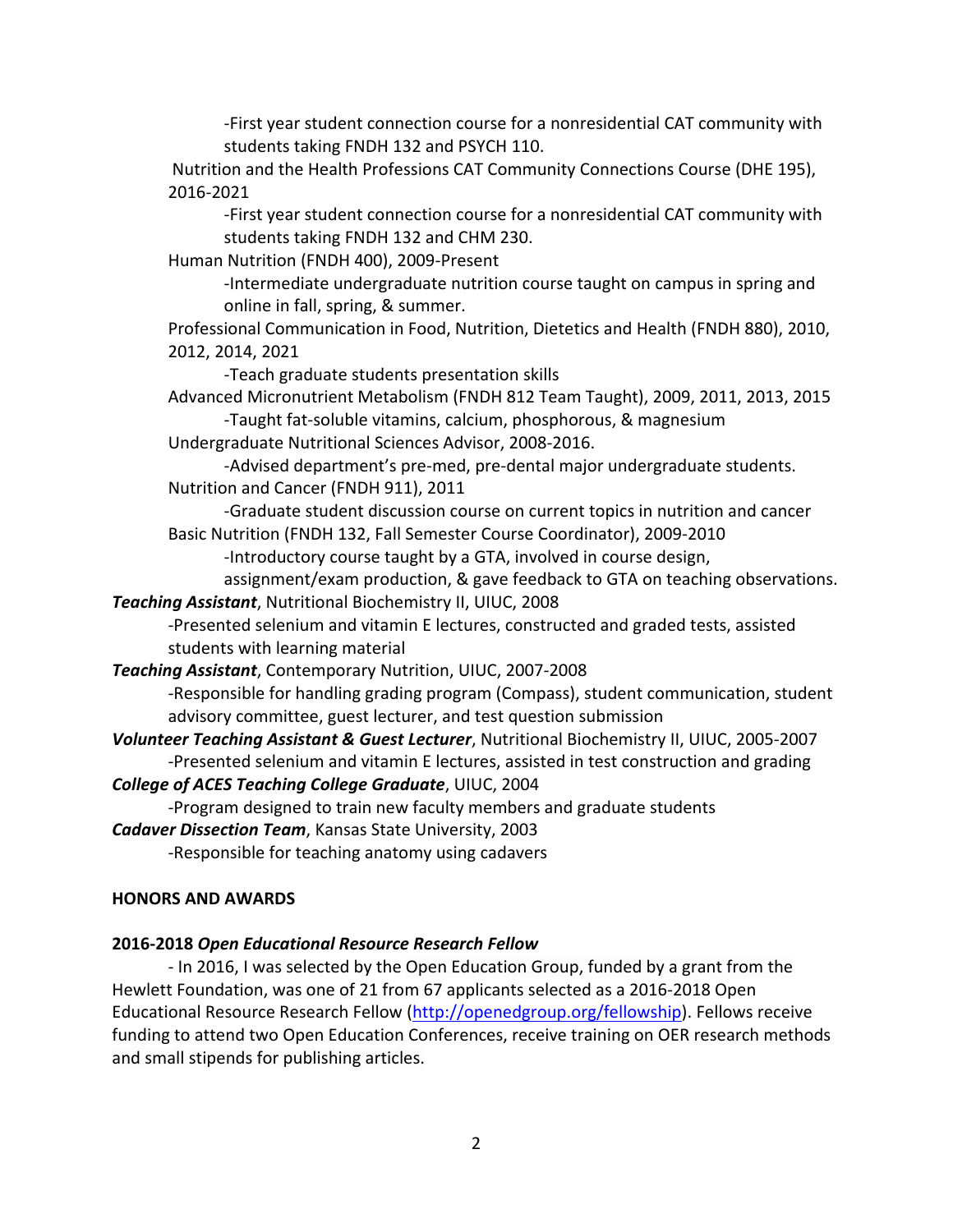*Top 40 Most Cited Article 2011-2013,* Nutrition and Cancer

- Ford, N.A., Elsen, A.C., Zuniga, K., *Lindshield, B.L.,* Erdman, J.W., Jr. Lycopene and apo-12'-lycopenal reduce cell proliferation and alter cell cycle progression in human prostate cancer cells. Nutr Cancer. 632: 256-263, 2011.

*Academy for Student-Centered Learning Scholar*, Kansas State University, 2013

## *Dannon Nutrition Leadership Institute*, 2013

*Top 5 Most Cited Article 2009-2011*, Archives of Biochemistry and Biophysics

- Erdman, J.W., Ford, N.A., *Lindshield, B.L.* Are the health attributes of lycopene related to its antioxidant function? Arch Biochem Biophys, 483: 229-235, 2009.

*2012 Study.com People's Choice Award Most Open Resource Finalist*

-1 of 3 finalists

[http://study.com/articles/Education-Portalcoms\\_Peoples\\_Choice\\_Award\\_Winner\\_Most\\_Open.html](http://study.com/articles/Education-Portalcoms_Peoples_Choice_Award_Winner_Most_Open.html)

*2010 Outstanding Alumnus & Commencement Speaker*, Pratt Community College, 2010

*Peer Review of Teaching Program***,** Kansas State University, Spring 2010

*Outstanding Faculty Member Award***,** Lambda Chi Alpha Fraternity, Spring 2010 *Wakonse Fellow,* 2009

*Phi Kappa Phi Member***,** Inducted 2008

*Graduate Student Research Presenter,* Nutritional Sciences External Advisory Committee, Sept. 2007

*Procter & Gamble Graduate Student Research Abstract Competition Finalist*, American Society for Nutrition, 2007

- One of 12 graduate students in US & Canada selected

*David H. Baker Nutrition Scholar Award*, Division of Nutritional Sciences, UIUC, 2007

-Given to the most outstanding graduate student in Nutritional Sciences

*Nutrition Symposium Oral Presentation Winner*, Division of Nutritional Sciences, UIUC, 2007 *Jonathon Baldwin Turner Fellow*, UIUC, 2003-2005

*Cancer Research Award*, Kansas State University, 2003

*NJCAA Distinguished Academic All-American*, Pratt Community College, 2001

## **GRANTS AND CONTRACTS**

## **Extramural**

*Tailoring evidence-based nutrition-related agricultural intervention and training packages to address nutrition-related post-harvest losses in Food for Education.* USDA McGovern-Dole International Food for Education and Child Nutrition Program Proposal. Subaward from Nascent Solution's Food for Education Grant. \$945,000. 2020-2023.

Role: Co-PI, Nutrition Lead.

*Packaging Evaluation and Accelerated Shelf Life Studies for Fortified Rice.* USDA Foreign Agriculture Service. \$135,000. 2020-2021

Role: Consultant, Nutrition Lead.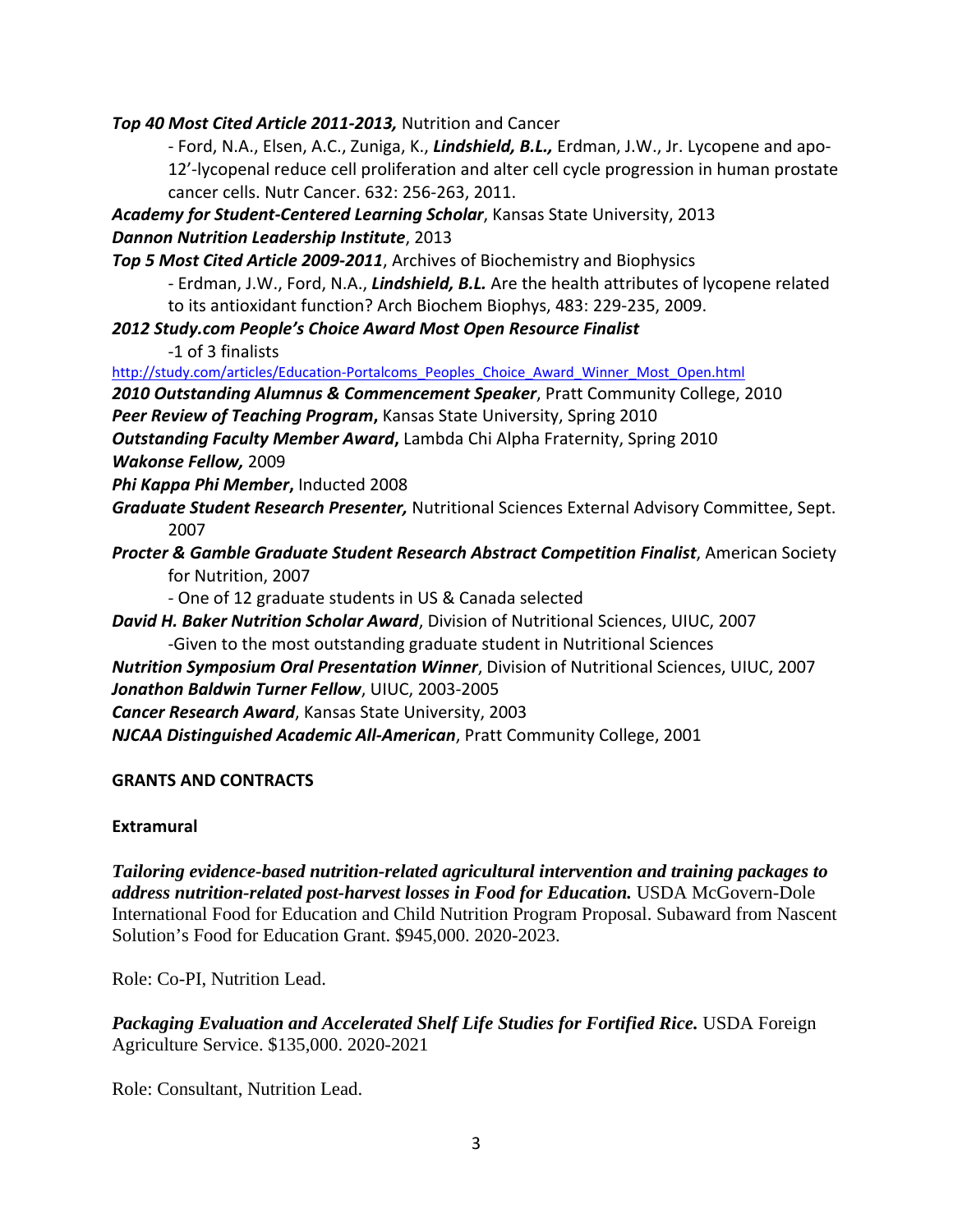*Global Hunger and Food Security Research Strategy: Alliance for Food Security through Reduction of Post-Harvest Loss and Food Waste.* PI Jagger Harvey. United States Agency for International Development. \$8,500,000. 2014-2018.

Role: Co-PI, Nutrition Cross Cutting Specialist

*Novel Sorghum-based Fortified Blended Foods for Infants and Young Children.* McGovern-Dole International Food for Education and Child Nutrition Program, Micronutrient Fortified Food Aid Products Pilot (MFFAPP) United States Department of Agriculture (USDA) Foreign Agriculture Service (FAS). 5,039,856. 2012-2016.

Role: Multiple PI

## *Intramural*

*The Kansas State University Open/Alternative Textbook Initiative.* K-State Foundation. 2019 All In for K-State Giving Day. \$493,000. 2019-2022 (delayed because of COVID 2020-2023).

Role: Principal PI on this Multiple PI project.

*Exercise and nutritional interventions on the prevention of cancer and improving the efficacy of anti-cancer treatments.* Johnson Cancer Research Center, Center of Excellence Proposal Planning Grant. \$6,000. 2020-2021.

Role: Multiple PI

*Replacing Costly Textbooks: The Open/Alternative Textbook Initiative*, Central Administration. \$50,000. 2014-2015.

Role: Multiple PI

*Replacing Costly Textbooks: The Open/Alternative Textbook Initiative Renewal*, Student Centered-Tuition Enhancement. \$30,000. 2014-2015.

Role: Multiple PI, K-State libraries also contributed \$10,000 to the initiative, thus the total amount of funds available is \$40,000.

*HN 812: Advanced Micronutrient Metabolism*, Global Campus, \$4,000. 2013.

Role: Multiple-PI, George Wang was the PI for this grant to make this multiple instructor course available online.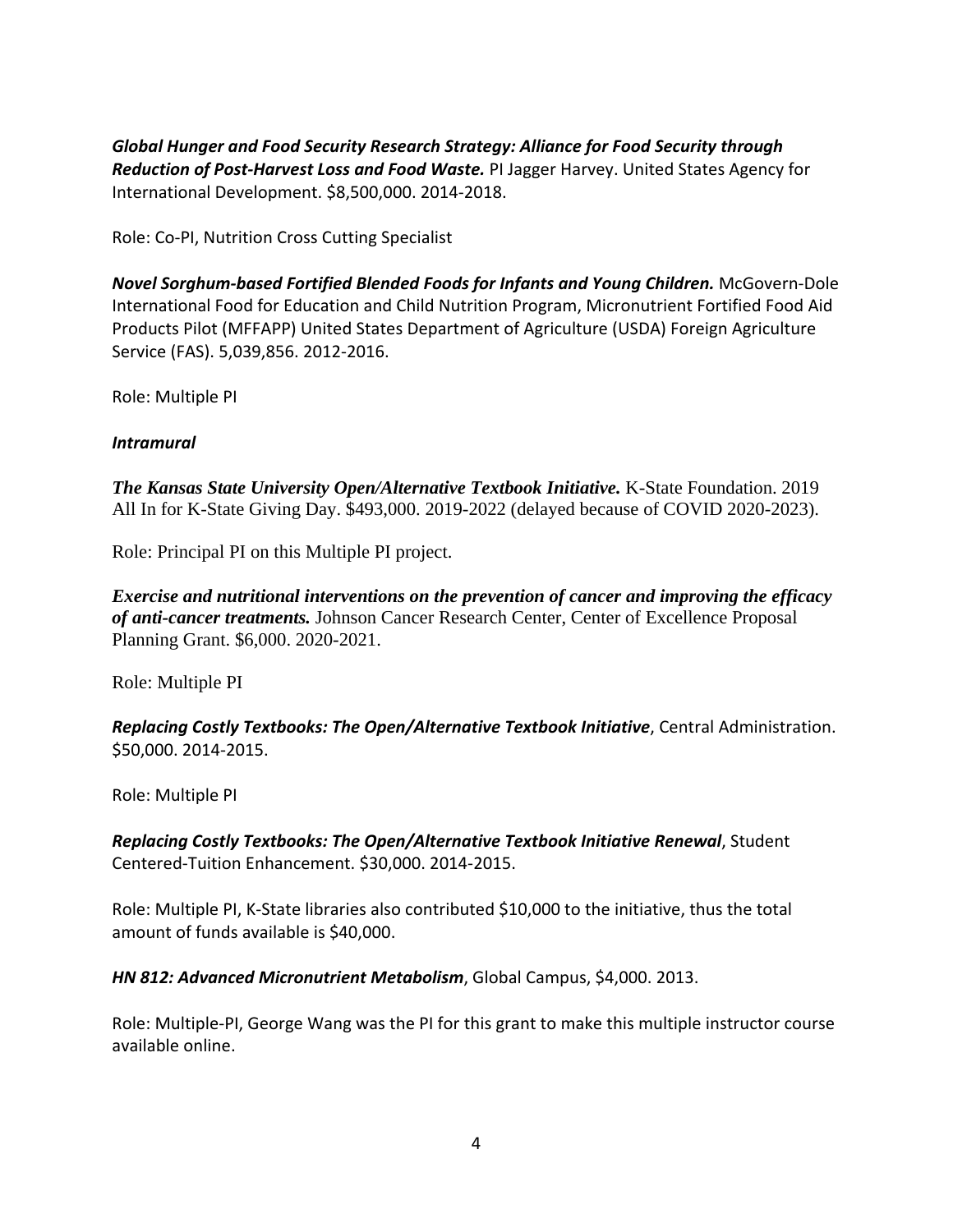*Replacing Costly Textbooks: The Open/Alternative Textbook Initiative*, Student Centered-Tuition Enhancement. \$50,000. 2013-2014.

Role: Multiple PI, K-State libraries also contributed \$10,000 to the initiative, thus the total amount of funds available is \$60,000.

*BioTek Synergy Multifunction HT Plate Reader Equipment Grant*, Terry C. Johnson Center for Basic Cancer Research. \$11,000. 2012.

Role: PI, requested along with other department faculty members. This grant matches funds available from Dr. Tona Melgerajo's grant so that the department could purchase an instrument with greater functionality.

*5alpha-reductase inhibitors for reduction of prostate epithelial cell growth.* National Institute of Health Center of Biomedical Research Excellence (COBRE), Epithelial function in health and disease \$189,000. 2009-2012.

Role: PI

*5α-reductase inhibitors for the reduction of prostate tumor growth*. Terry C. Johnson Center for Basic Cancer Research. \$25,850. 2009-2010.

Role: PI

# **PEER-REVIEWED JOURNAL ARTICLES**

Ward EJ, *Lindshield BL*. Performance, behavior, and perceptions of an open educational resource derived interactive educational resource by online and campus university students. Res Learn Technol. 28: 2020. 2386.<http://dx.doi.org/10.25304/rlt.v28.2386>

Ward EJ, Suleria HAR, Joseph M, Chambers IV E, Alavi S, *Lindshield BL.* Soy Protein is and Efficacious Alternative to Whey Protein in Sorghum-Soy Fortified Blended Food in Rats. Curr Dev Nutr. 4(8): 2020.<https://doi.org/10.1093/cdn/nzaa115>

Miller M, Middendorf G, Wood S, Lutter S, Jones S, *Lindshield B*. Food Insecurity and Assistance on Campus: A Survey of the Student Body. Online Journal of Rural Research and Polic*y* 14(2): 2019. <https://doi.org/10.4148/1936-0487.1097>

Regier GK, Lilja N, *Lindshield BL.* Nutrient Cost Effectiveness of Fortified Blended Food Aid Products. Food Nutr Bull. 40(3) 326-339: 2019. [https://doi.org/10.1177/0379572119846331](https://doi.org/10.1177%2F0379572119846331)

Delimont NM, Katz, BB, Fiorentino NM, Kimmel KA, Haub MD, Rosenkranz SK, Tomich JM, *Lindshield BL*. Salivary cystatin SN binds to phytic acid and is a predictor of non-heme iron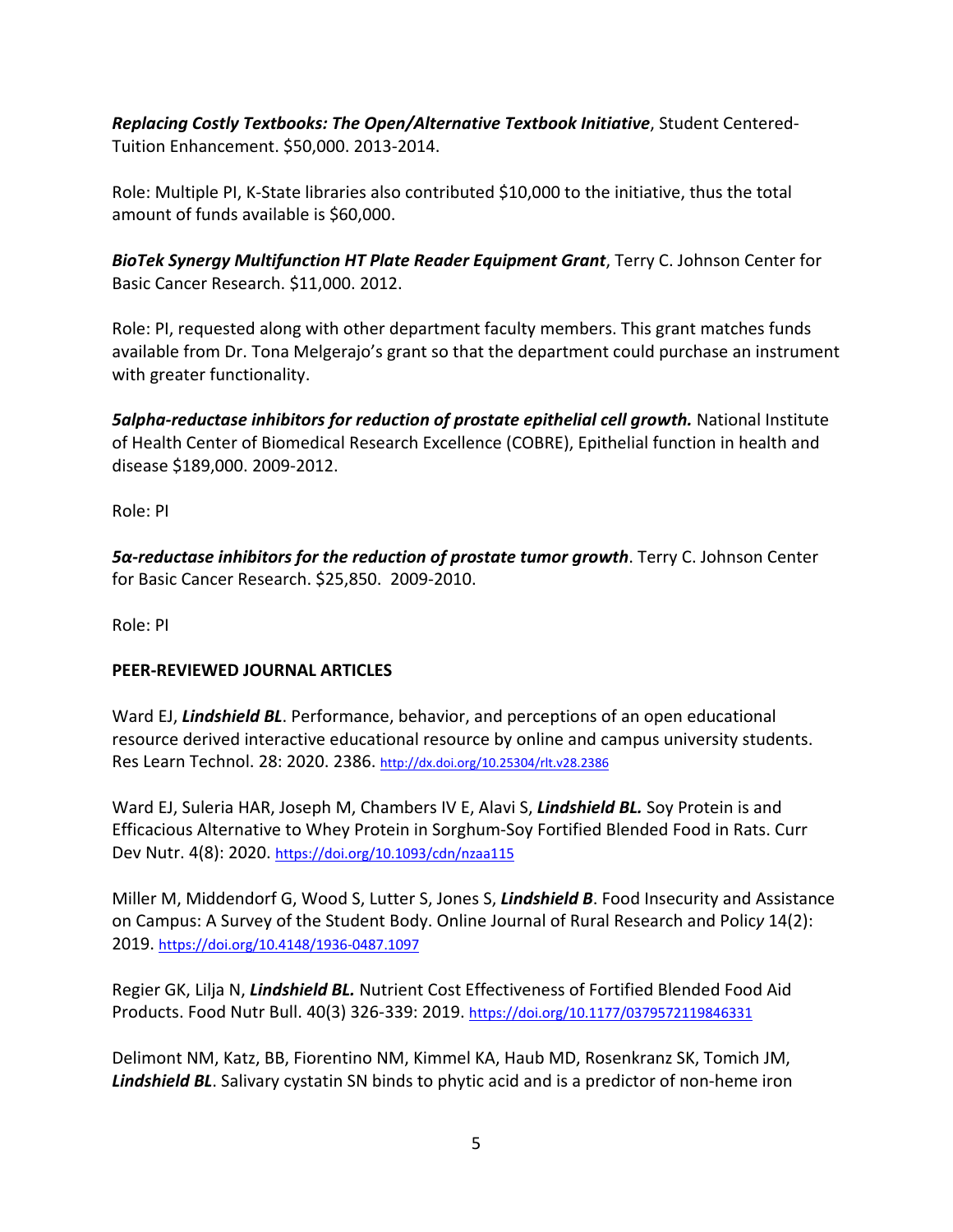bioavailability with phytic acid supplementation. Curr Dev Nutr. 3(7): 2019. <https://doi.org/10.1093/cdn/nzz057>

Delimont NM, Vahl CI, Kayanda R, Msuya W, Mulford M, Alberghine P, Praygo G, Mngara J, Alavi S, *Lindshield BL*. Complementary Feeding of Sorghum-Based and Corn-Based Fortified Blended Foods Results in Similar Iron, Vitamin A and Anthropometric Outcomes in the MFFAPP Tanzania Efficacy Study. Curr Dev Nutr. 3(6): 2019. <https://doi.org/10.1093/cdn/nzz027>

Fiorentino NM, Kimmel KA, Suleria HAR, Joseph M, Alavi S, Beyer RS, *Lindshield BL*. Novel Formulated Fortified Blended Foods Result in Improved Protein Efficiency and Hepatic Iron Levels Compared to CSB+ in Broiler Chickens. Curr Dev Nutr. 2(12): 2018. <https://doi.org/10.1093/cdn/nzy073>

Penugonda K, Fiorentino N, Alavi S, *Lindshield BL*. Bioavailable Iron and Vitamin A in Newly Formulated, Extruded Corn, Soybean, Sorghum and Cowpea Fortified-Blended Foods in the Invitro Digestion/Caco-2 Cell Model. Curr Dev Nutr. 2(7): 2018. <https://doi.org/10.1093/cdn/nzy021>

Delimont NM, Fiorentino NM, Kimmel KA, Haub MD, Rosenkranz SK, *Lindshield BL*. Long-term, multiple daily-condensed tannin supplementation in increasing concentrations does not affect iron status or bioavailability: results from the Tannin-dose response trial. Curr Dev Nutr. 1(10): 2017. doi:<https://doi.org/10.3945/cdn.117.001081>

Delimont NM, Rosenkranz SR, Haub M, *Lindshield BL.* Salivary Proline-Rich Proteins May Reduce Tannin-Iron Chelation: A Systematic Narrative Review. Nutr Metab. 14(47): 2017. https://doi.org/10.1186/s12986-017-0197-z. <https://nutritionandmetabolism.biomedcentral.com/articles/10.1186/s12986-017-0197-z>

Opoku-Acheampong AB, Henningson JN, *Lindshield BL.* The Impact of Finasteride and Dutasteride Treatments on Proliferation, Androgen Receptor, Apoptosis, 5α-Reductase 1 and 5α-reductase 2 in TRAMP Mouse Prostates. Heliyon. 3(7): 2017. [https://doi.org/10.1016/j.heliyon.2017.e00360.](https://doi.org/10.1016/j.heliyon.2017.e00360) <http://www.sciencedirect.com/science/article/pii/S2405844016325063>

Lashley J, Cummings-Saul R, Bennett A, *Lindshield BL*. Cultivating Textbook Alternatives From the Ground Up: One Public University's Sustainable Model for Open and Alternative Educational Resource Proliferation. Int Rev Res Open Distributed Learn. 18(4): 2017. [http://dx.doi.org/10.19173/irrodl.v18i4.3010.](http://dx.doi.org/10.19173/irrodl.v18i4.3010)<http://www.irrodl.org/index.php/irrodl/article/view/3010>

Delimont NM, Chanadang S, Joseph MV, Rockler BE, Guo Q, Regier GK, Mulford MR, Kayanda R, Range M, Mziray Z, Ambaksye J, Mugyabuso J, Msuya W, Lilja NK, Procter SB, Chambers IV E, Alavi S, *Lindshield BL*. The MFFAPP Tanzania efficacy study protocol: newly formulated, extruded fortified-blended foods for food aid. Curr Dev Nutr. 1(5): 2017. doi: https://doi.org/10.3945/cdn.116.000315. <http://cdn.nutrition.org/content/1/5/e000315>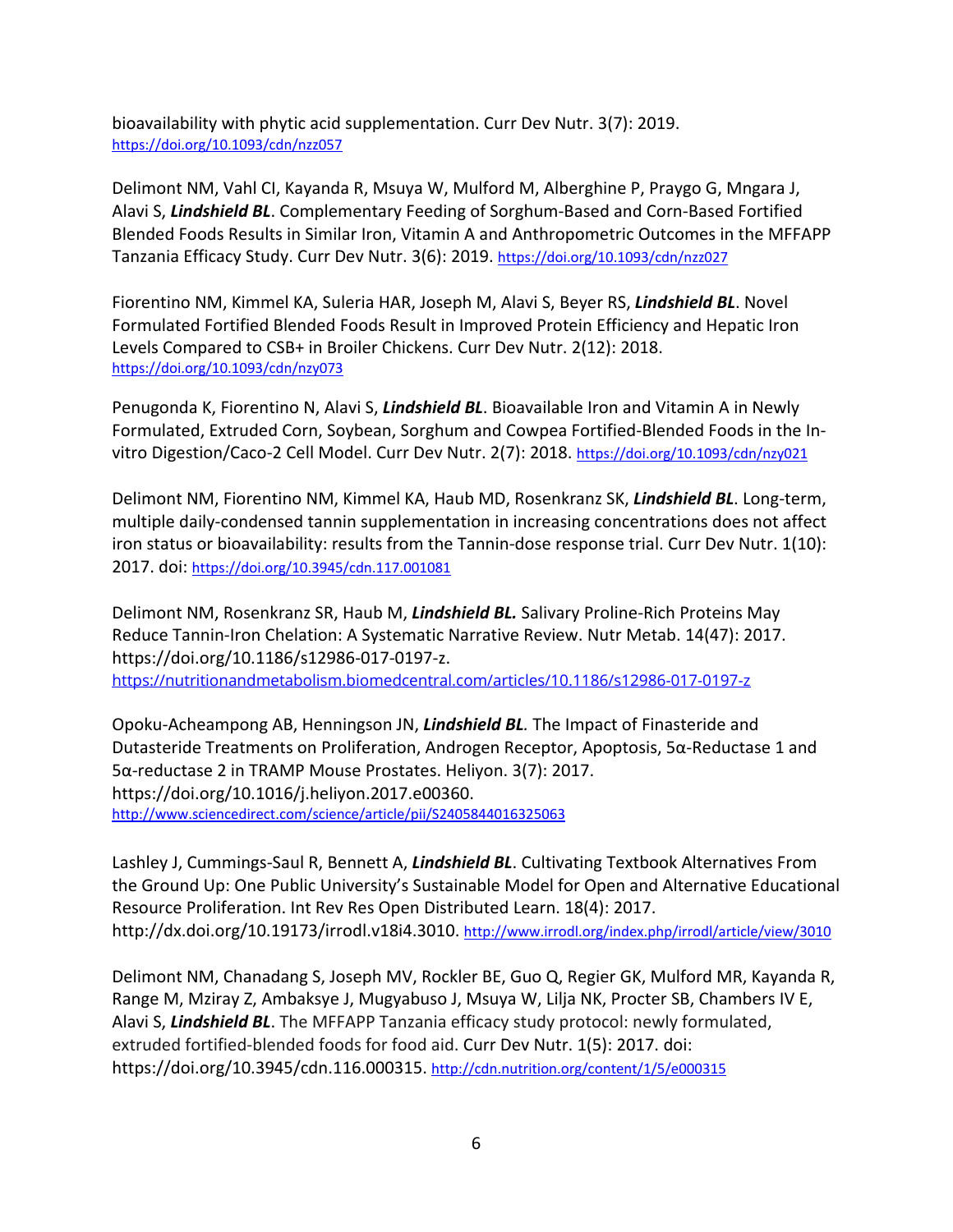Opoku-Acheampong AB, Henningson JN, *Lindshield BL.* 5α-reductase 1 mRNA levels are positively correlated with TRAMP mouse prostate most severe lesion scores. PLOS ONE. 12(5): e0175874, 2017. https://doi.org/10.1371/ journal.pone.0175874. <http://journals.plos.org/plosone/article?id=10.1371/journal.pone.0175874>

Delimont NM, Fiorentino NM, Opoku-Acheampong AB, Joseph MV, Guo Q, Alavi S, *Lindshield BL*. Newly formulated, extruded sorghum, cowpea, corn, and soy containing fortified-blended foods lead to adequate vitamin A, iron outcomes and improved growth compared with CSB+ in rats. J Nutr Sci. 6: e18, 2017. <https://doi.org/10.1017/jns.2017.15>

Delimont NM, Haub M, *Lindshield BL.* The Impact of Tannin Consumption on Iron Bioavailability and Status: A Narrative Review. Curr Dev in Nutr. 1(2): 2017. doi: <https://doi.org/10.3945/cdn.116.000042>

Delimont N, Turtle EC, Bennett A, Adhikari K, Lindshield, BL. University students and faculty have positive perceptions of open/alternative resources and their utilization in a textbook replacement initiative. Res Learn Technol. 24: 29920, 2016. http://dx.doi.org/10.3402/rlt.v24.29920.<http://www.tandfonline.com/doi/abs/10.3402/rlt.v24.29920>

Opoku-Acheampong AB, Penugonda K, *Lindshield BL.* Effect of Saw Palmetto Supplements on Androgen-Sensitive LNCaP Human Prostate Cancer Cell Number and Syrian Hamster Flank Organ Growth. Evid Based Complement Alternat Med. 2016: 8135135, 2016. doi:10.1155/2016/8135135<http://www.hindawi.com/journals/ecam/2016/8135135/>

Noriega KE, *Lindshield BL.* Is the Inclusion of Animal Source Foods in Fortified Blended Foods Justified? Nutrients. 6(9), 3516-3535, 2014. doi:10.3390/nu6093516 <http://www.mdpi.com/2072-6643/6/9/3516/htm>

Opoku-Acheampong AB, Unis D, Henningson JN, Beck AP, *Lindshield BL.* Preventive and Therapeutic Efficacy of Finasteride and Dutasteride in TRAMP mice. PLOS ONE. 8(10): e77738, 2013. doi:10.1371/journal.pone.0077738 <http://www.plosone.org/article/info%3Adoi%2F10.1371%2Fjournal.pone.0077738>

*Lindshield BL,* Adhikari K. Campus and Online U.S. College Students' Attitudes Toward an Open Educational Resource Course Fee. Int J High Educ. 2(4): 42-51, 2013. doi:10.5430/ijhe.v2n4p42 <http://www.sciedu.ca/journal/index.php/ijhe/article/view/3312/2003>

Penugonda K, *Lindshield BL.* Fatty acid and Phytosterol Content of Commercial Saw Palmetto Supplements. Nutrients. 5 (9) 3617-3633, 2013. doi:10.3390/nu5093617 <http://www.mdpi.com/2072-6643/5/9/3617>

*Lindshield BL,* Adhikari K. Online and Campus College Students Like Using an Open Educational Resource Instead of a Traditional Textbook. JOLT. 9(1): 26-38, 2013. [http://jolt.merlot.org/vol9no1/lindshield\\_0313.htm](http://jolt.merlot.org/vol9no1/lindshield_0313.htm)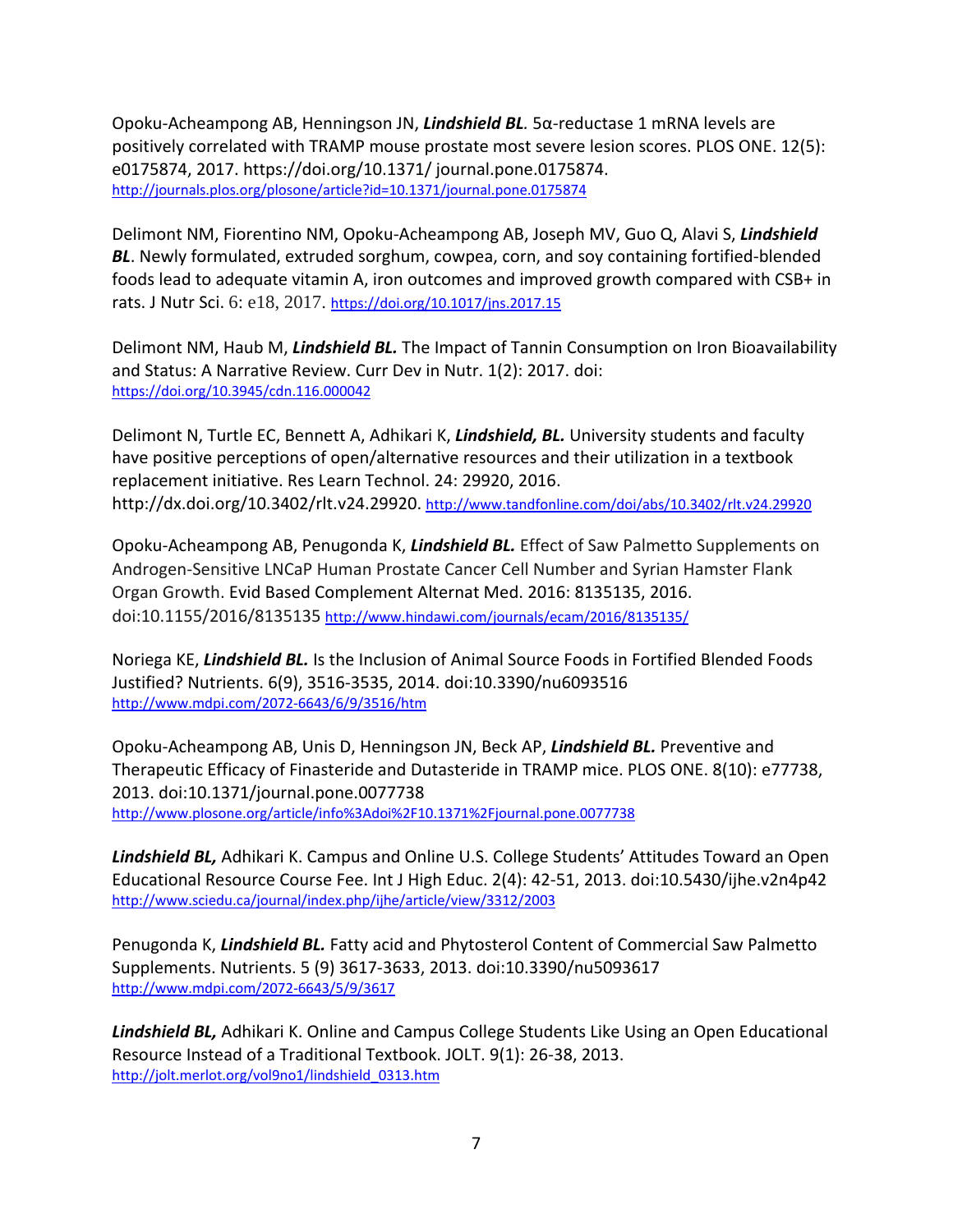Opoku-Acheampong AB, Nelsen MK, Unis D, *Lindshield B.L.* The Effect of Finasteride and Dutasteride on the Growth of WPE1-NA22 Prostate Cancer Xenografts in Nude Mice. PLOS ONE 7(1): e29068, 2012. doi:10.1371/journal.pone.0029068 [http://www.plosone.org/article/info%3Adoi%2F10.1371%2Fjournal.pone.0029068#](http://www.plosone.org/article/info%3Adoi%2F10.1371%2Fjournal.pone.0029068)

*Lindshield BL,* Adhikari K. The Kansas State University Human Nutrition (HN 400) Flexbook. EDUCAUSE Review Online. 2011. <https://er.educause.edu/articles/2011/12/the-kansas-state-university-human-nutrition-hn-400-flexbook>

Ford NA, Elsen AC, Zuniga K, *Lindshield BL,* Erdman JW Jr. Lycopene and apo-12'-lycopenal reduce cell proliferation and alter cell cycle progression in human prostate cancer cells. Nutr Cancer. 632: 256-263, 2011.

*Lindshield BL*, Ford NA, Canene-Adams K, Diamond AM, Wallig MA, Erdman JW Jr. Selenium, but not lycopene or vitamin E, decreases growth of transplantable Dunning R3327-H rat prostate tumors. PLOS ONE. 5(4): e10423, 2010. doi:10.1371/journal.pone.0010423 <http://www.plosone.org/article/info%3Adoi%2F10.1371%2Fjournal.pone.0010423>

Erdman JW, Ford NA, *Lindshield BL.* Are the health attributes of lycopene related to its antioxidant function? Arch Biochem Biophys, 483: 229-235, 2009. doi: 10.1016/j.abb.2008.10.022<http://www.ncbi.nlm.nih.gov/pmc/articles/PMC2745920/>

*Lindshield BL*, King JL, Wyss A, Goralczyk R, Lu C, Ford NA, Erdman JW Jr. Lycopene biodistribution is altered in 15, 15'-carotenoid monooxygenase knockout mice. J Nutr, 138: 2367-2371, 2008.

*Lindshield BL*, Canene-Adams K, Erdman JW Jr. Lycopenoids: are lycopene metabolites bioactive? Arch Biochem Biophys, 458: 136-140, 2007.

Canene-Adams K, *Lindshield BL*, Wang S, Jeffery EH, Clinton SK, Erdman JW Jr. Combinations of tomato and broccoli enhance the anti-tumor activity in Dunning R3327-H prostate adenocarcinomas. Cancer Res, 67: 836-843, 2007.

Campbell JK, Canene-Adams K, *Lindshield BL*, Boileau TW, Clinton SK, Erdman JW Jr. Tomato phytochemicals and prostate cancer risk. J Nutr, 134: 3486S-3492S, 2004.

## **PEER-REVIEWED JOURNAL EDITORIAL**

*Lindshield BL.* Does the nutrition and food science community value openness? J Hum Nutr Food Sci. 1: 1005, 2013. [http://www.jscimedcentral.com/Nutrition/Articles/nutrition-1-1005.php#tab2](http://www.jscimedcentral.com/Nutrition/Articles/nutrition-1-1005.php)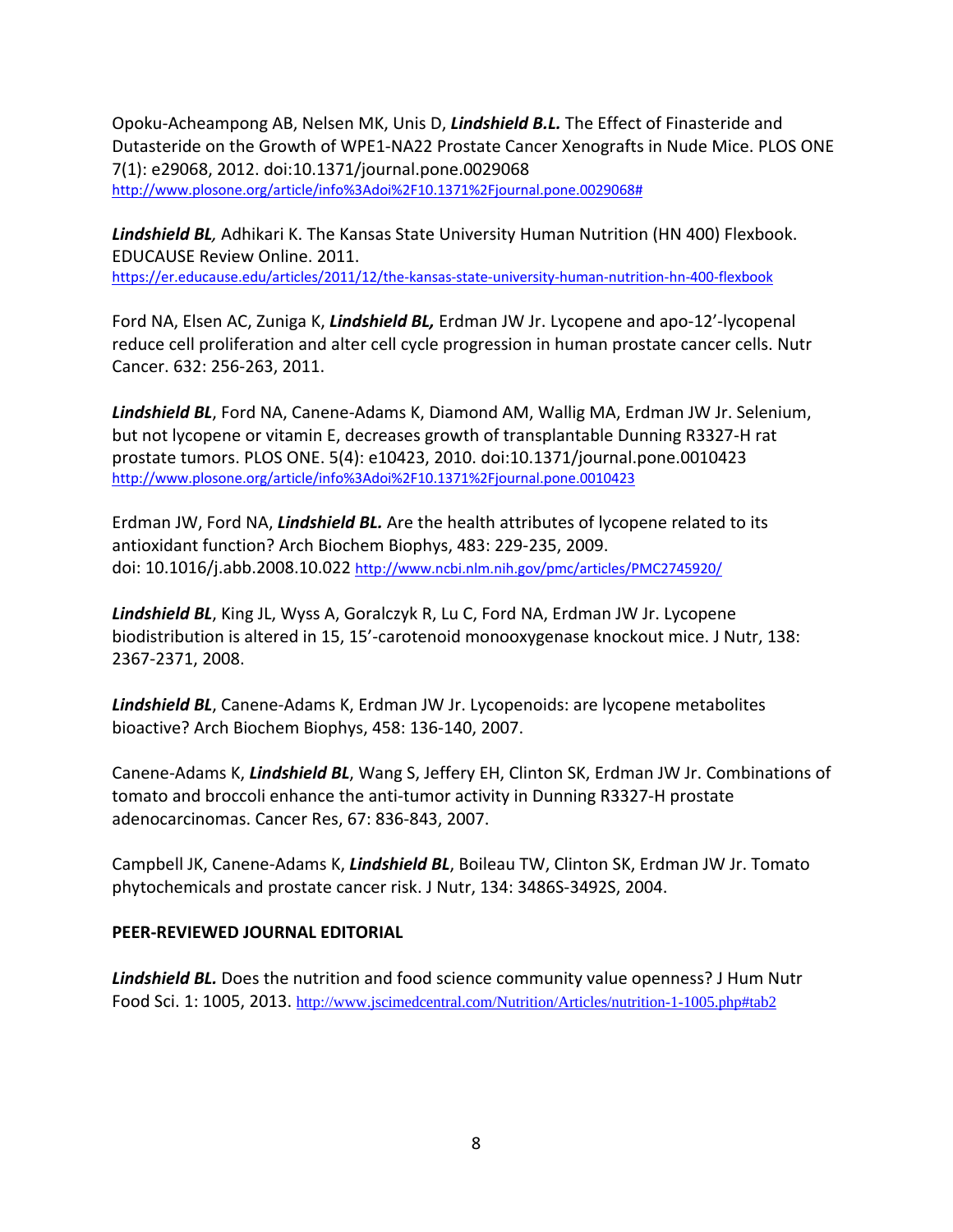## **PEER-REVIEWED BOOK CHAPTERS**

Cummings-Saul R, *Lindshield BL*,. Development of the Kansas State University Open/Alternative Textbook Initiative Icon. In: Marking OER Courses: Best Practices and Case Studies. 2020. <https://uta.pressbooks.pub/markingopenandaffordablecourses/chapter/kansas-state-university/>

Alavi S, Ruan S, Adapa SS, Joseph M, *Lindshield B*, and Chilukuri S. Use of grain sorghum in extruded products developed for gluten-free and food aid applications. In Sorghum: State of the Art and Future Perspectives. Eds. Ciampitti, I., and Prasad, V. Agronomy Monograph 58. ASA and CSSA, Madison, WI. 2019.

*Lindshield BL.* Carotenoids. In: In: JW Erdman Jr., IA MacDonald, SH Zeisel (eds), Present Knowledge in Nutrition, 10<sup>th</sup> edition, 185-198. International Life Science Institute, 2012.

*Lindshield BL,* Erdman JW Jr. Carotenoids. In: J.A. Milner, D.F. Romagnolo (eds) Bioactive Compounds and Cancer, 311-334, Springer, 2010. <http://www.springerlink.com/content/978-1-60761-626-9/#section=720991&page=1&locus=0>

*Lindshield BL*, Erdman JW Jr. Carotenoids. In: B.A. Bowman and R.M. Russell (eds), Present Knowledge in Nutrition, 9th edition, 184-197. Washington DC: International Life Sciences Institute, 2006.

#### **ABSTRACTS**

Ward E, Suleria H, Joseph M, Alavi S, *Lindshield B*. Ferric Pyrophosphate in Extruded, Fortified Rice Leads to Better Iron Outcomes Than Ferric Phosphate in Rats. Nutrition 2019

Ward E, Suleria H, Joseph M, Alavi S, *Lindshield B*. Soy Protein Is an Efficacious Alternative to Whey Protein in Fortified Blended Foods in Rats. Nutrition 2019.

Fiorentino NM, Kimmel KA, Joseph M, Alavi S, Beyer RS, *Lindshield BL*. Newly formulated fortified blended foods result in improved protein quality and iron bioavailability in broiler chickens. FASEB April 2017.

Delimont N, Alavi S, *Lindshield BL.* New formulations for fortified-blended foods: the MFFAPP Tanzania efficacy trial. FASEB April 2017.

Delimont N, Opoku-Acheampong A, Alavi S, *Lindshield BL.* Protein quality and micronutrient availability of extruded corn, soy, sorghum, and cowpea fortified-blended foods FASEB J April 2015 29: 584.5, 2015.

Opoku-Acheampong A, Penugonda K, Fiorentino, NM, *Lindshield BL.* Anti-Androgenic Effect of Fatty Acids and Phytosterols in Saw Palmetto Extract on Growth of Syrian Hamster Androgen-Sensitive Flank Organ FASEB J April 2015 29: 753.15, 2015.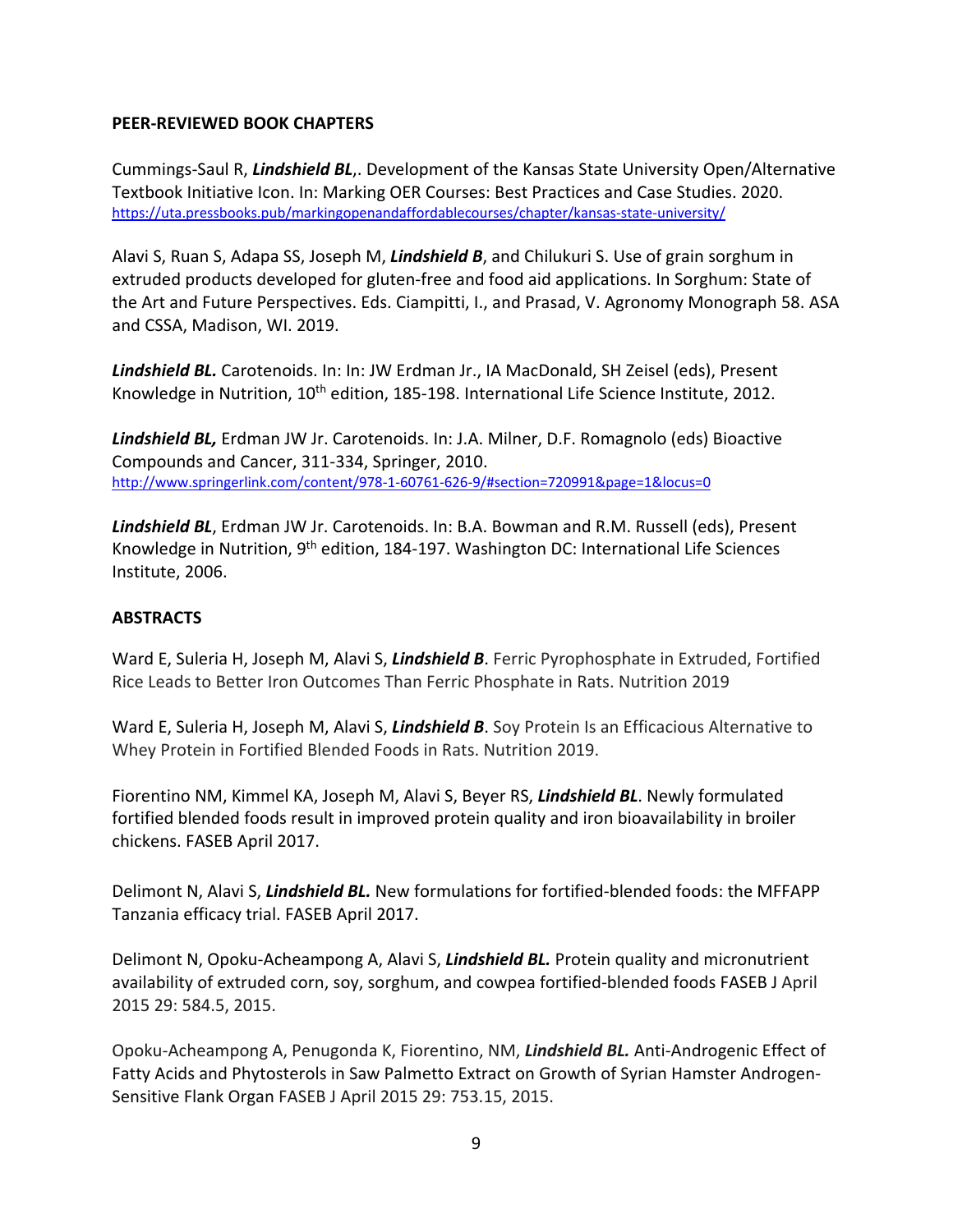Penugonda K, Alavi S, *Lindshield BL.* Iron Bioavailability of Sorghum, Cowpea, Corn and Soybean Fortified Blended Foods FASEB J April 2015 29: 122.1, 2015.

*Lindshield BL*, Adhikari K. Online and campus students have positive perceptions of an open educational resource, the Kansas State University Human Nutrition (HN 400) Flexbook. FASEB J, 27: 1064.6, 2013.

Opoku-Acheampong AB, Unis D, Beck AP, Henningson J, *Lindshield BL* The preventive and therapeutic efficacy of finasteride and dutasteride in TRAMP mice. FASEB J, 27: 1104.4, 2013.

Penugonda K, *Lindshield BL.* Fatty acid and phytosterol profiles of commercial saw palmetto supplements. FASEB J, 27: 1079.27, 2013.

*Lindshield BL.* Kansas State University Human Nutrition (HN 400) Flexbook. Journal of Nutrition and Education Behavior. 43: S4 (Abstract O10), 2011.

Acheampong A, Nelson MK, Unis D, *Lindshield BL.* 5α-reductase inhibition to decrease prostate tumor growth. FASEB J, 25:225.8, 2011.

Acheampong A, Higgins MK, Dissmore T, *Lindshield BL.* 5α-reductase inhibition to decrease prostate tumor growth. NIH, NCRR 3rd Biennial National IDeA Symposium of Biomedical Research Excellence (NISBRE). June 16-18, 2010, Bethesda, MD.

*Lindshield BL*, Zuniga KE, Erdman JW Jr. Do lycopene metabolites/oxidation products inhibit the growth of mouse embryonic fibroblasts through a connexin 43 gap junction independent pathway? Carotenoid Science, 12: 48, 2008.

Erdman JW Jr, Ford NA, *Lindshield BL.* Are health attributes of lycopene related to their antioxidant function? Carotenoid Science, 12: 48, 2008.

Erdman JW Jr, *Lindshield BL,* Canene-Adams K, Clinton SK. Tomato carotenoids and prevention of prostate cancer. J Clin Biochem Nutr, 41:35 (Abstract S05-1), 2007.

*Lindshield BL***,** Ford NA, Canene-Adams K, Wallig MA, Erdman JW Jr. Selenium, but not lycopene or vitamin E, decreases growth of transplantable Dunning R3327-H prostate tumors. FASEB J, 21: A58 (Abstract 112.5), 2007.

*Lindshield BL*, Ford NA, Canene-Adams K, Wallig MA, Erdman JW Jr. Se-methylselenocysteine, but not lycopene or γ-tocopherol, decreases growth of transplantable Dunning R3327-H prostate tumors. J Nutr, 137: 288S, 2007.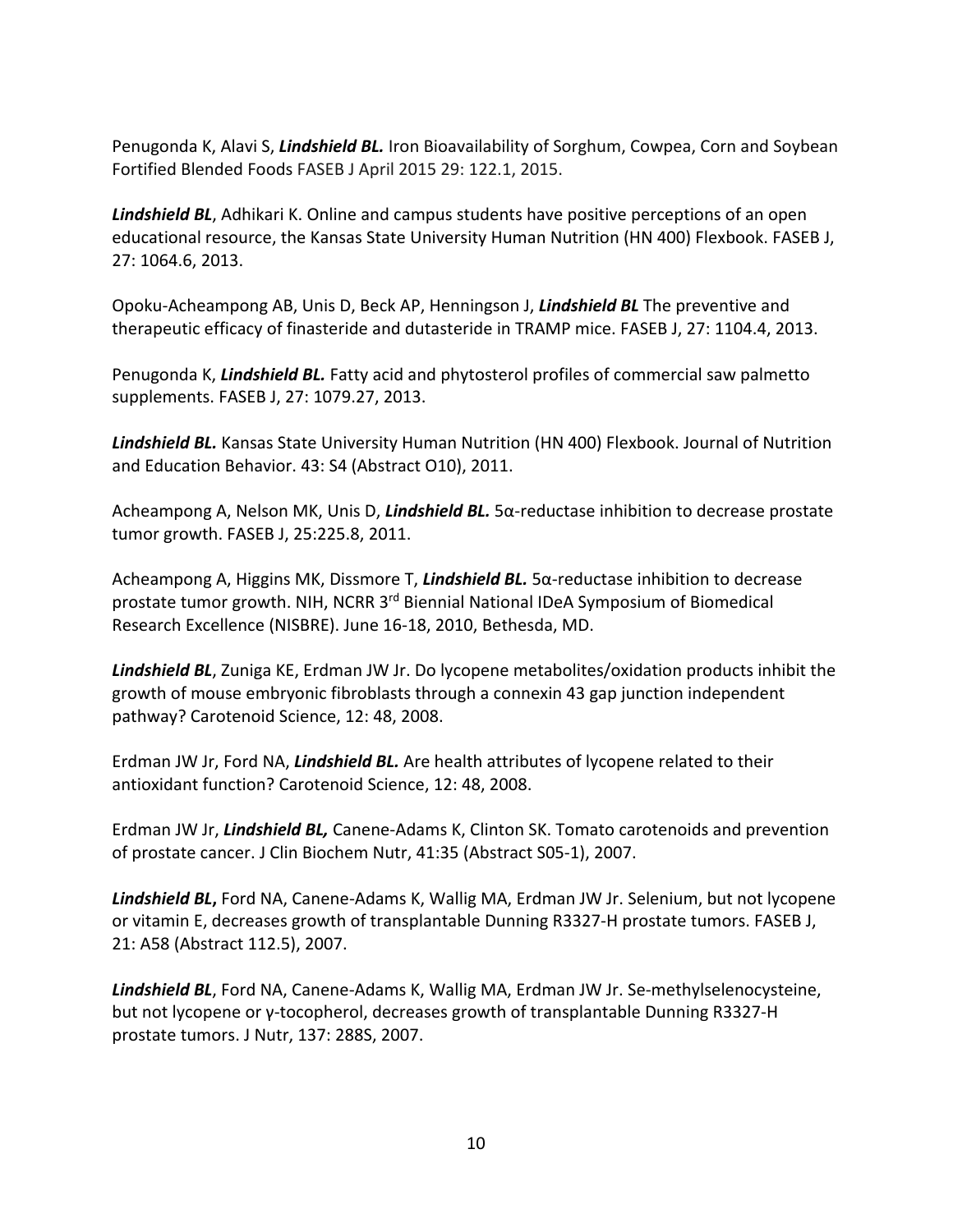*Lindshield BL*, Erdman JW Jr. Lycopene treatment reduces proliferation of mouse embryonic fibroblasts via a connexin 43-dependent, but gap junction communication dependent pathway. FASEB J, 20: A1060 (Abstract 669.9), 2006.

King JL, *Lindshield BL,* Wyss A, Goralczyk R, Erdman, JW Jr. Both lycopene and beta-carotene metabolism are altered in BC-15,15'-monooxygenase (CMOI) knock-out mice. FASEB J, 20: A549 (Abstract 369.3), 2006.

*Lindshield BL*, Canene-Adams K, Clinton SK, Erdman JW Jr. The effect of tomato, broccoli, lycopene, or finasteride treatment on connexin 43, Skp2, or PTEN protein levels in Dunning R-3327-H transplantable prostate tumors. FASEB J, 19: A82 (Abstract 73.6), 2005.

*Lindshield BL*, Jennings D, Molteni A, Umbehr J, Li T, Xue Y, Reppert S, Wang W, Baybutt RC. Measurement of lung retinoic acid receptors (RARs) in rats exposed to cigarette smoke with or without dietary all-trans retinoic acid (RA). FASEB J, 18: A499 (Abstract 355.5), 2004.

Canene-Adams K, Clinton SK, King JL, Wharton C, *Lindshield BL*, Jeffery E, Erdman JW Jr. The growth of Dunning R-3327-H transplantable prostate adenocarcinoma in rats fed diets containing tomato, broccoli, lycopene, or receiving finasteride treatment. FASEB J, 18: A886 (Abstract 591.4), 2004.

Canene-Adams K, Clinton SK, King JL, *Lindshield BL*, Wharton C, Jeffrey E, Erdman JW Jr. The effect of diets containing tomato, broccoli, or lycopene or finasteride treatment on the growth of Dunning R-3327-H transplantable prostate adenocarcinomas in rats. J Nutr, 12: 3535S, 2004.

## **SEMINARS/PRESENTATIONS/SHOWCASES**

- 7/5/21 Summer LibreFest Presentation Advance Vignettes – LibreTexts with embedded H5P Questions & Dynamic Glossary [https://www.youtube.com/watch?v=oHKCmYf39YI&list=PL83Q\\_gTbFatTQknn7ZnRIrvbsNOxvZEAA&index=8](https://www.youtube.com/watch?v=oHKCmYf39YI&list=PL83Q_gTbFatTQknn7ZnRIrvbsNOxvZEAA&index=8)
- 3/2/21 LibreTexts Open Education Week A conversation with Prof Brian Lindshield <https://www.youtube.com/watch?v=acdeTh9Lp4U&t=9s>

12/2/20 OER Repositories and Platforms Kansas Board of Regents OER Steering Committee [https://www.kansasregents.org/academic\\_affairs/open-educational-resources/oer-conference](https://www.kansasregents.org/academic_affairs/open-educational-resources/oer-conference)

11/5/20 LibreFest Discipline Specific Presentation Using LibreTexts [https://www.youtube.com/watch?v=6tQ-6FZt1YE&feature=youtu.be&list=PL83Q\\_gTbFatRwgbrfjbAx6Ge2pWjziLxs](https://www.youtube.com/watch?v=6tQ-6FZt1YE&feature=youtu.be&list=PL83Q_gTbFatRwgbrfjbAx6Ge2pWjziLxs)

9/23/20 Teaching & Learning Center Professional Development Series: Canvas Tips & Tricks Kansas State University [https://www.youtube.com/watch?v=27G\\_IYBeZSQ&feature=youtu.be](https://www.youtube.com/watch?v=27G_IYBeZSQ&feature=youtu.be)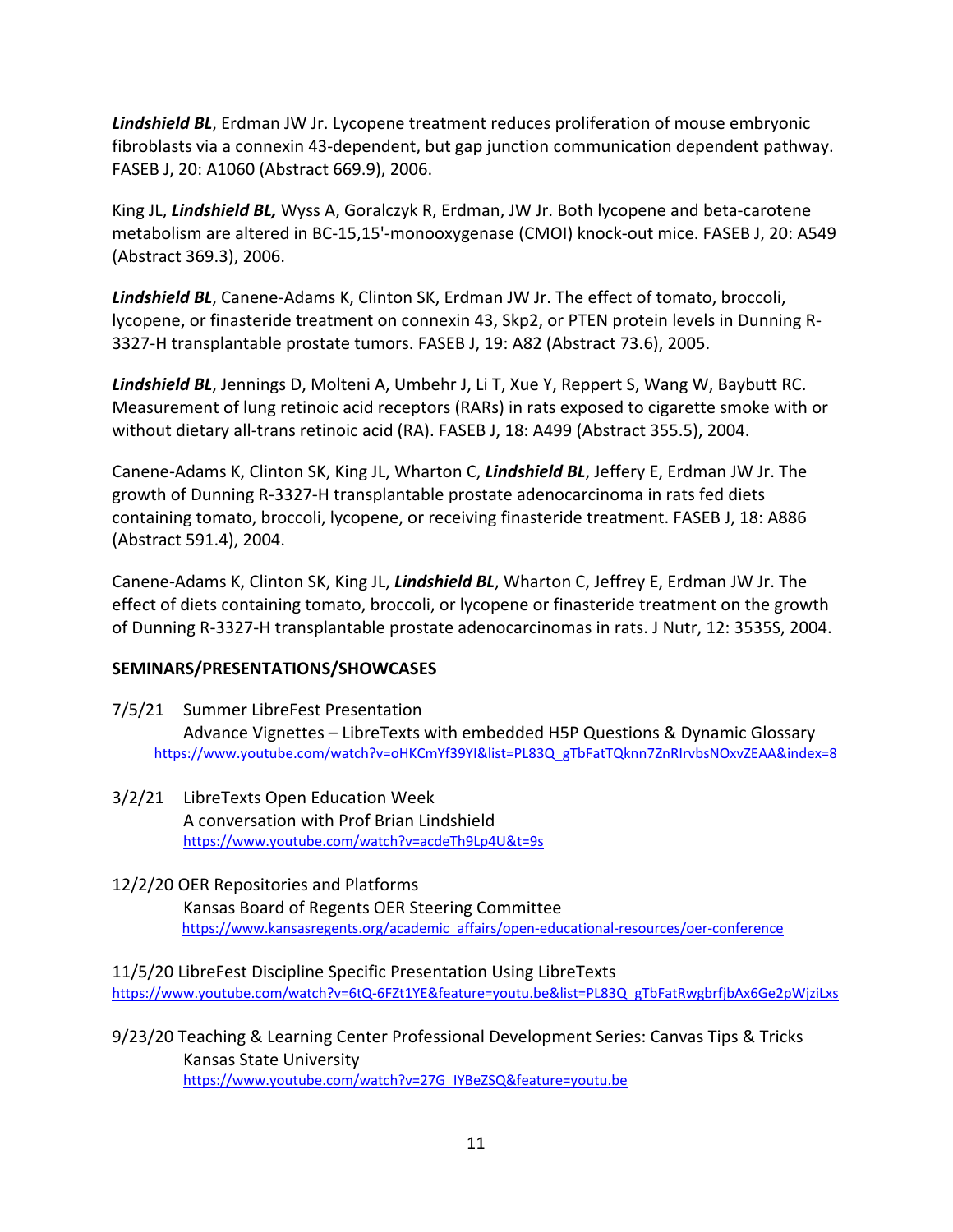#### 3/23/20 Zoom Exam Monitoring

College of Human Ecology

 [https://ksu.zoom.us/rec/share/uuJ7IezJ8l5If7OXzE7RWbR8R73GX6a8gCIWqfEPxX1ke-](https://ksu.zoom.us/rec/share/uuJ7IezJ8l5If7OXzE7RWbR8R73GX6a8gCIWqfEPxX1ke-%204apGdc3LClKqLxjkw) 4apGdc3LClKqLxjkw  [Zoom](https://ksuemailprod-my.sharepoint.com/:f:/g/personal/blindsh_ksu_edu/Ei3br6lhMz5FrZjdKm-HgoIBNIGDNWAkQ7CcBTuLpjtS0A?e=t7gAJW) [Exam Monitoring](https://ksuemailprod-my.sharepoint.com/:f:/g/personal/blindsh_ksu_edu/Ei3br6lhMz5FrZjdKm-HgoIBNIGDNWAkQ7CcBTuLpjtS0A?e=t7gAJW)

3/5/20 Open Education Day

 Kansas State University "Using Canvas as a Classroom Response System" <https://www.youtube.com/watch?v=6TNATO9WmVA&feature=youtu.be>

- 2/14/20 Open Educational Resource (OER)-Enabled Pedagogy Faculty Exchange of Teaching Excellence, Kansas State University Organizer and panelist
- 11/29/18 Midwestern Higher Education Compact OER Policy and Implementation Summit (Chicago) Panel of Faculty and Librarians
- 11/20/18 South Dakota System OER Kickoff (Videoconference) "Cultivating Textbook Alternatives from the Ground Up" Presented about my experience developing and teaching with OER and engaged faculty there that they would like to use OER in some of their courses.
- 1/17/18 System Council of Chief Academic Officers, Kansas Board of Regents Open/Alternative Educational Resources
- 11/11/17 Open Education Conference (Anaheim)

Sharing Kansas State University Open/Alternative Textbook Initiative experiences: hopefully a sustainable institutional model that scales. Is a course fee a game changer for sustaining and scaling institutional textbook replacement initiatives?

## 10/22/17 Have a Byte Event

 Kansas State University Efficiency and Effectiveness when Teaching On-Campus and Online <https://youtu.be/s8cBo6k4vo0>

5/25/17 School of Biological and Human Population Sciences Oregon State University Developing sorghum and cowpea-based fortified blended foods for food aid

## 11/17/16 Department of Biochemistry and Molecular Biophysics

 Kansas State University Newly formulated, extruded fortified-blended foods for food aid: the MFFAPP Tanzania efficacy study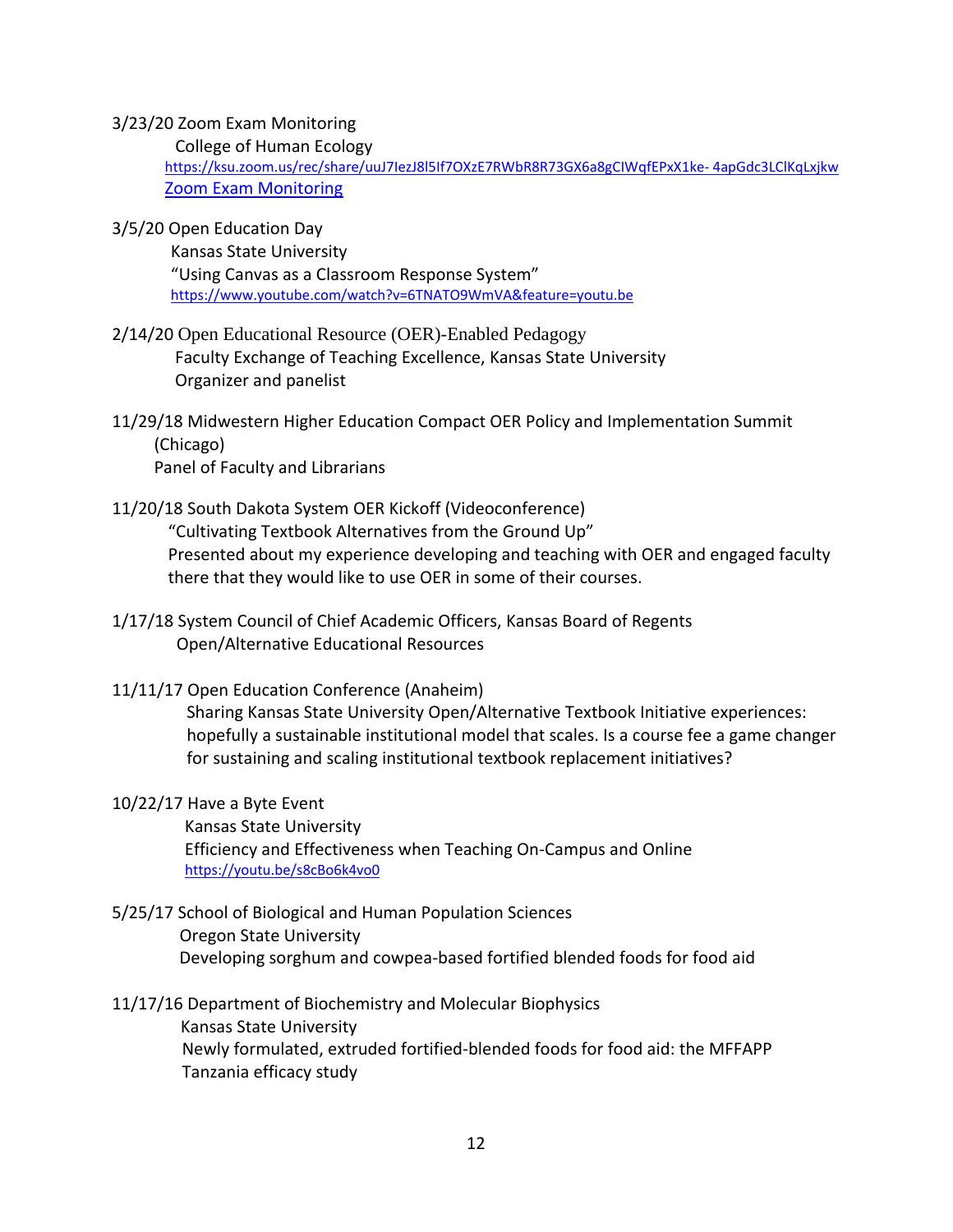3/22/16 Department of Forestry and Recreation Resources Kansas State University "Do composition differences in saw palmetto supplements translate to differences in their anti-androgen action?"

- 11/24/15 Department of Dietetics and Nutrition PhD Seminar University of Kansas Medical Center "Protein quality and micronutrient availability of extruded fortified-blended foods"
- 7/31/15 Open Educational Resource Panel Member Big XII Teaching and Learning Conference
- 9/17/14 NISO Webinar E-books for Education Part 2 Open/Alternative Textbook Initiative, Kansas State University Presented with Beth Turtle (K-State Libraries)
- 9/10/14 College of Business Administration Teaching Workshop The Open/Alternative Textbook Initiative Presented with Andy Bennett (Mathematics) and Beth Turtle (K-State Libraries)
- 3/5/13 Innovations in Teaching & Learning Showcase, Kansas State University "Open Educational Resources, Textbook Replacements?"
- 3/4/13 Innovations in Teaching & Learning Workshop Panel, Kansas State University "Take 5: Teaching Technologies that Work"
- 9/27/12 IDT Roundtable, Kansas State University "E-textbooks and Beyond" One of 3 speakers at session. <http://id.ome.ksu.edu/roundtable/e-textbooks-and-beyond/>
- 3/16/12 Teaching, Learning, and Technology Showcase 2012 "Using Flexbooks to Supplement/Replace the Traditional Textbook"
- 2/20/12 College of Human Ecology Faculty Meeting **"**Using Google Docs for student collaboration and organization; sign-in not required."
- 1/11/12 Faculty Exchange for Teaching Excellence (FETE) Teaching Retreat **"**Using Google Docs for student collaboration and organization; sign-in not required."
- 9/28/11 Axio Learning Conference 2011 Peer Showcase: "Using flexbooks to supplement/replace the traditional textbook"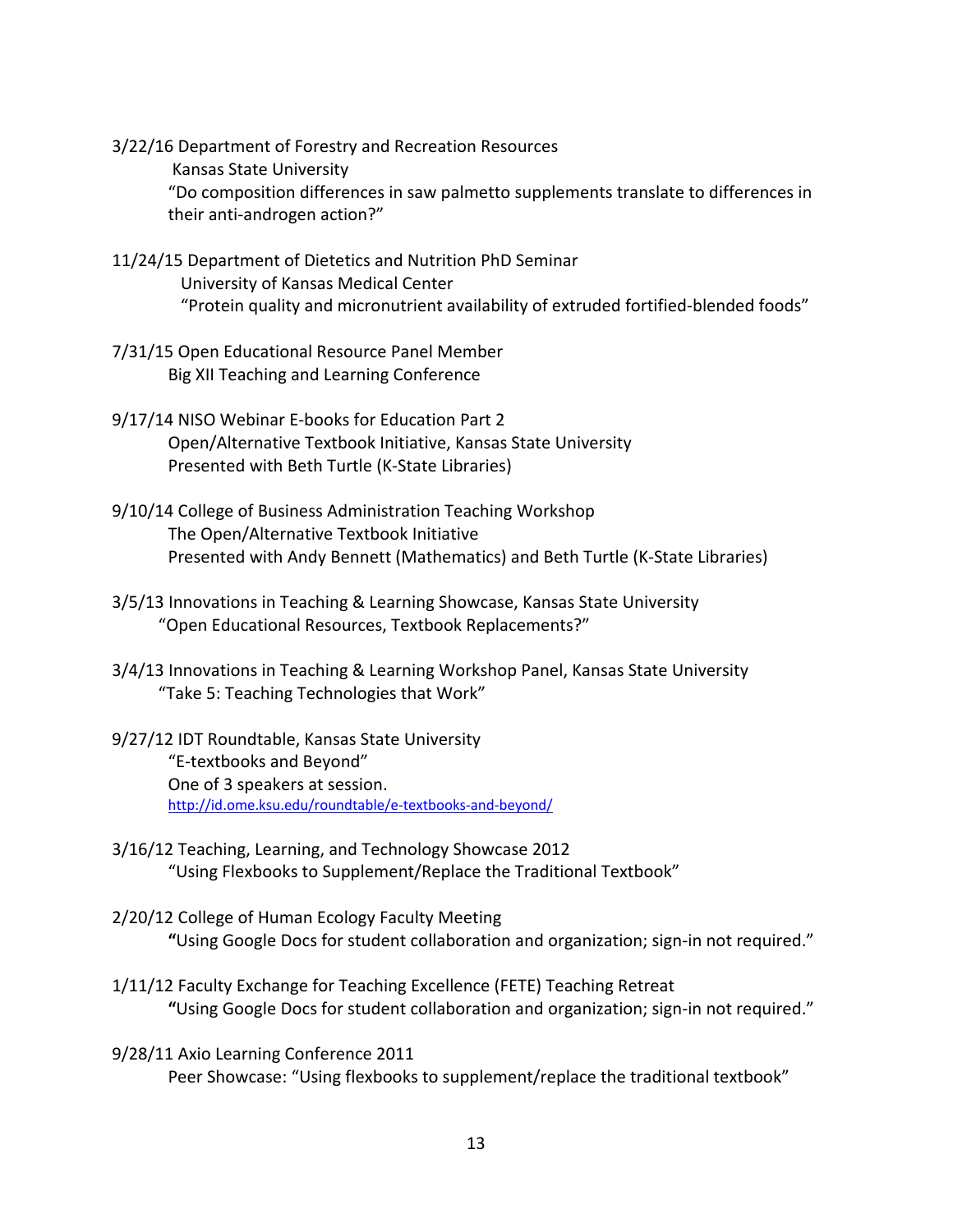- 7/25/11 Society for Nutrition Education and Behavior Oral Presentation "Kansas State University Human Nutrition (HN 400) Flexbook"
- 9/29/10 Axio Learning Conference 2010 "Flexbooks"
- 3/22/10 Department of Anatomy & Physiology Seminar " $5α$ -reductase inhibitors and prostate cancer"
- $1/12/10$  7<sup>th</sup> annual K-State Teaching Retreat "Flexbooks: Better than Textbooks?"
- 11/17/09 Department of Human Nutrition Seminar "Behind the Curtain - How my Ph.D. really went down & how I got from there to here."

## **Media sources where I have been quoted or written about**

12/16/21 K-State Today Article Post-Harvest Loss Innovation Lab kicks off \$1M Food for Education project in Malawi <https://www.k-state.edu/today/announcement/?id=79412>

## 3/19/19 K-State Collegian Article

Sorghum grain provides answer for food shortages, K-State researchers say [https://www.kstatecollegian.com/2019/03/19/sorghum-grain-provides-answer-for-food-shortages-k-state](https://www.kstatecollegian.com/2019/03/19/sorghum-grain-provides-answer-for-food-shortages-k-state-researchers-say/)[researchers-say/](https://www.kstatecollegian.com/2019/03/19/sorghum-grain-provides-answer-for-food-shortages-k-state-researchers-say/)

## 11/30/18 K-State Today Article

Ten Kansas State University graduate students earn honors at Research and the State <https://www.k-state.edu/media/newsreleases/2018-11/researchstate113018.html>

5/4/18 Kansas State Collegian

Open/Alternative Textbook Initiative tackles high cost of college textbooks [https://www.kstatecollegian.com/2018/05/04/open-alternative-textbook-initiative-tackles-high-cost-of-college](https://www.kstatecollegian.com/2018/05/04/open-alternative-textbook-initiative-tackles-high-cost-of-college-textbooks/)[textbooks/](https://www.kstatecollegian.com/2018/05/04/open-alternative-textbook-initiative-tackles-high-cost-of-college-textbooks/)

# 3/4/18 US News and World Report/AP Story

Kansas Lawmakers Consider Bill to Protect Speech on Campus

[https://www.usnews.com/news/best-states/kansas/articles/2018-03-04/kansas-lawmakers-consider-bill-to](https://www.usnews.com/news/best-states/kansas/articles/2018-03-04/kansas-lawmakers-consider-bill-to-protect-speech-on-campus)[protect-speech-on-campus](https://www.usnews.com/news/best-states/kansas/articles/2018-03-04/kansas-lawmakers-consider-bill-to-protect-speech-on-campus)

12/4/17 Kansas State University Press Release

Kansas State University student receives national Marshall Scholarship <https://www.k-state.edu/media/newsreleases/2017-12/marshallsch12417.html>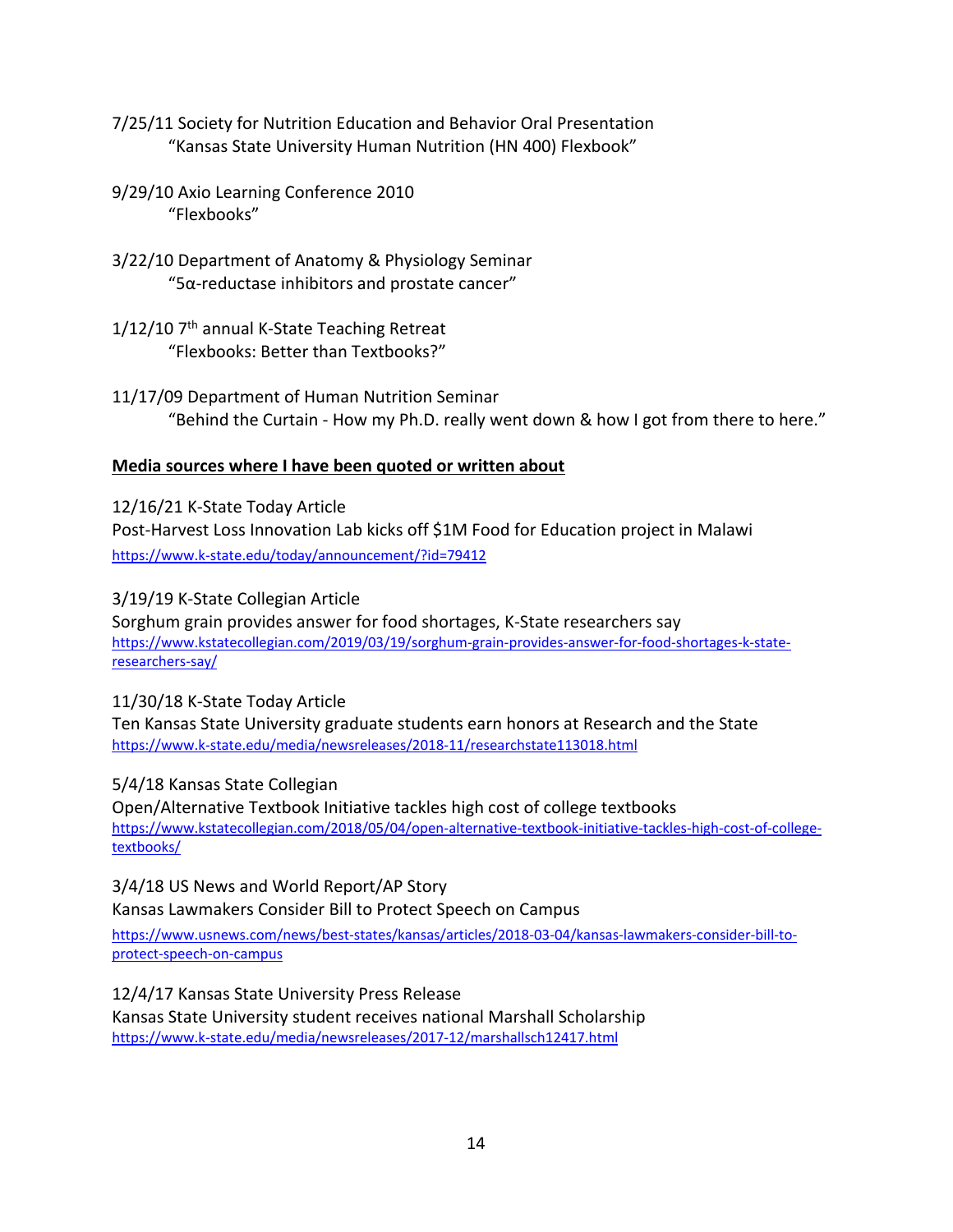## 11/9/17 The Chronicle of Higher Education

To Help Combat Racism, Kansas State U. Will Cancel Classes (for 2 Hours) [https://www.chronicle.com/article/To-Help-Combat-Racism-Kansas/241733?cid=wcontentlist\\_hp\\_latest](https://www.chronicle.com/article/To-Help-Combat-Racism-Kansas/241733?cid=wcontentlist_hp_latest)

11/9/17 K-State Today Article

Two Kansas State University students name finalists for prestigious national scholarships <http://www.k-state.edu/today/announcement.php?id=37870>

10/18/17 KCUR Enrollment decline means \$12 million budget revision for K-State <http://kcur.org/post/enrollment-decline-means-12-million-budget-revision-k-state#stream/0>

4/28/17 Manhattan Mercury K-State officially welcomes President Richard Myers <http://themercury.com/articles/k-state-officially-welcomes-president-richard-myers>

Spring 2017 K-Stater Magazine (For K-State Alumni Association members) Open/Alternative Textbook Initiative

2/13/17 Kansas State University Press Release Below threshold: Nutritionists discuss serious yet common mineral deficiencies <http://www.k-state.edu/media/newsreleases/2017-02/deficiencies21317.html>

2017 Global Food Systems Video K-State Research and Extension <https://www.youtube.com/watch?v=e2xj1V7od8s>

Fall Good for K-State Magazine Article The Cost Cutters: Attacking affordability through free textbooks <http://inspire.k-state.edu/your-support-in-action/impact-stories/CostCutters.html>

10/20/16 K-State Today Article Two students awarded Office of Undergraduate Research & Creative Inquiry grants during SPARK Week <http://www.k-state.edu/today/announcement.php?id=30150>

9/2/16 Kansas State Collegian Offsetting the price of textbooks <http://www.kstatecollegian.com/2016/09/02/offsetting-the-price-of-textbooks/>

9/2/16 Kansas State Collegian OPINION: Open textbook initiative well-intended; underfunded student service [http://www.kstatecollegian.com/2016/09/02/opinion-open-textbook-initiative-well-intended-underfunded](http://www.kstatecollegian.com/2016/09/02/opinion-open-textbook-initiative-well-intended-underfunded-student-service/)[student-service/](http://www.kstatecollegian.com/2016/09/02/opinion-open-textbook-initiative-well-intended-underfunded-student-service/)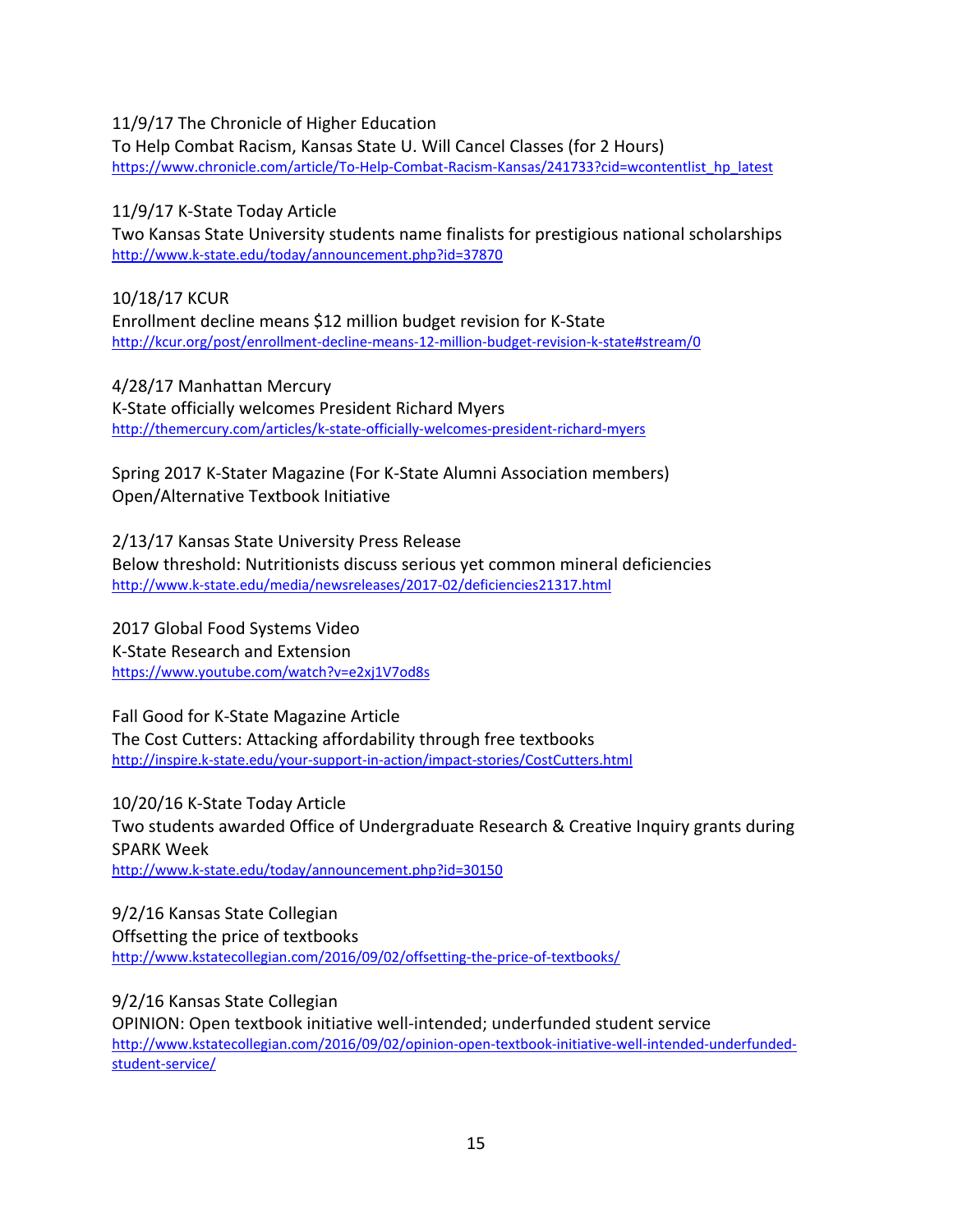## 11/2/15 Kansas State University News Release

10 Kansas State University graduate students earn honors at Research and the State <http://www.k-state.edu/media/newsreleases/nov15/researchstate11215.html>

#### Spring 2015 Perspectives magazine (Kansas State University Publication) For the sake of our state (Featured article on cover page) [http://www.k-state.edu/perspectives/documents/Perspectives\\_Newsletter-Spring\\_2015.pdf](http://www.k-state.edu/perspectives/documents/Perspectives_Newsletter-Spring_2015.pdf)

4/27/15 Deseret News National Universities seek alternatives to expensive textbooks <http://national.deseretnews.com/article/4212/universities-seek-alternatives-to-expensive-textbooks.html>

2/23/15 Kansas State University Press Release Two graduate students recognized for research that benefits Kansas <http://www.k-state.edu/media/newsreleases/feb15/cgrswinners22315.html>

2/17/15 College of Human Ecology Press Release Penugonda awarded two research scholarships at Topeka summit <http://www.he.k-state.edu/news/2015/02/17/penugonda-awarded-two-research-scholarships-at-topeka-summit/>

2/11/15 College of Human Ecology Press Release Three graduate students in human nutrition to participate in state research summit [http://www.he.k-state.edu/news/2015/02/11/three-graduate-students-in-human-nutrition-to-participate-in](http://www.he.k-state.edu/news/2015/02/11/three-graduate-students-in-human-nutrition-to-participate-in-state-research-summit/)[state-research-summit/](http://www.he.k-state.edu/news/2015/02/11/three-graduate-students-in-human-nutrition-to-participate-in-state-research-summit/)

10/30/14 Kansas State University Press Release Ten graduate students selected as winners at annual research forum <http://www.k-state.edu/media/newsreleases/oct14/rsrchstate103014.html>

8/20/14 Kansas State University Press Release Faculty members develop free alternative textbooks to save students money <http://www.k-state.edu/media/newsreleases/aug14/textbook82014.html>

Summer 2014 Perspectives Magazine (Kansas State University Publication) Great Grains p18-19 [http://www.k-state.edu/perspectives/documents/Perspectives-Summer\\_2014.pdf](http://www.k-state.edu/perspectives/documents/Perspectives-Summer_2014.pdf)

Summer 2014 K-Stater Magazine (For K-State Alumni Association members) Alumnus fights prostate cancer in lab

6/11/14 Kansas State University Press Release Nutritionist offers advice on vitamins, dietary supplements [http://www.k](http://www.k-state.edu/media/newsreleases/jun14/supplements61114.html?id=14474&category=news&referredBy=email)[state.edu/media/newsreleases/jun14/supplements61114.html?id=14474&category=news&referredBy=email](http://www.k-state.edu/media/newsreleases/jun14/supplements61114.html?id=14474&category=news&referredBy=email)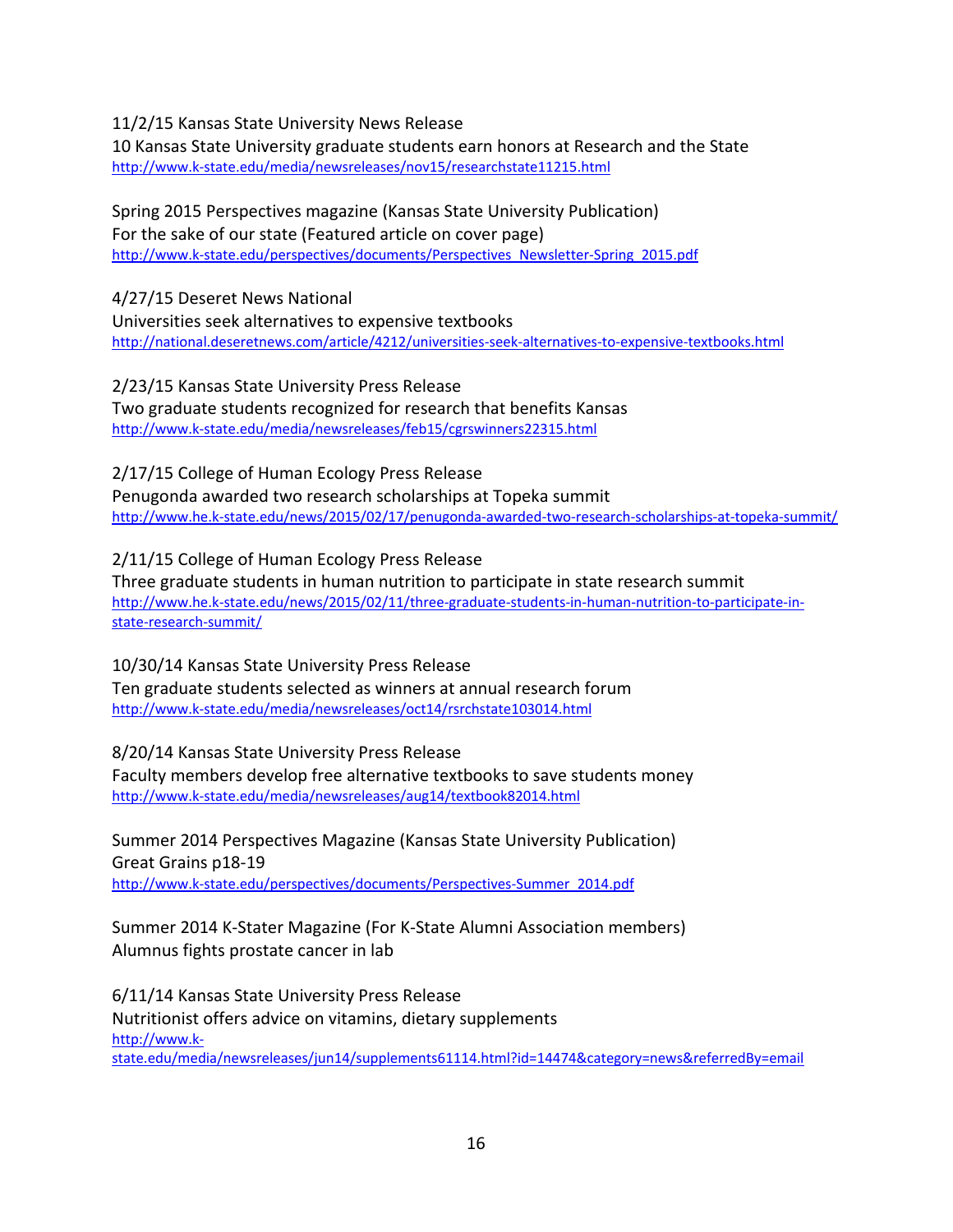Spring 2014 College of Human Ecology Focus Magazine How do dietary supplements reduce cancer risk <http://www.he.k-state.edu/documents/alumni/newsletters/2014/focus-spring-2014.pdf>

Spring 2014 Kansas State University Johnson Cancer Research Center Conquest Magazine From drugs to dietary supplements <http://issuu.com/kstatecancerresearch/docs/conquest/9?e=5614479/7053413>

10/07/13 Nutraingredients-usa.com Level of actives varies widely among saw palmetto products, researchers find [http://www.nutraingredients-usa.com/Research/Level-of-actives-varies-widely-among-saw-palmetto-products](http://www.nutraingredients-usa.com/Research/Level-of-actives-varies-widely-among-saw-palmetto-products-researchers-find)[researchers-find](http://www.nutraingredients-usa.com/Research/Level-of-actives-varies-widely-among-saw-palmetto-products-researchers-find)

10/3/13 Library Journal Openness to Textbook Alternatives is Growing | From the Bell Tower [http://lj.libraryjournal.com/2013/10/opinion/steven-bell/openness-to-textbooks-alternatives-is-growing-from-the](http://lj.libraryjournal.com/2013/10/opinion/steven-bell/openness-to-textbooks-alternatives-is-growing-from-the-bell-tower/)[bell-tower/](http://lj.libraryjournal.com/2013/10/opinion/steven-bell/openness-to-textbooks-alternatives-is-growing-from-the-bell-tower/)

9/27/13 College of Human Ecology Press Release Lindshield helps lead alternative textbook initiative [http://www.he.k-state.edu/news/2013/09/27/lindshield-helps-lead-alternative-textbook](http://www.he.k-state.edu/news/2013/09/27/lindshield-helps-lead-alternative-textbook-initiative/?utm_source=twitterfeed&utm_medium=twitter)[initiative/?utm\\_source=twitterfeed&utm\\_medium=twitter](http://www.he.k-state.edu/news/2013/09/27/lindshield-helps-lead-alternative-textbook-initiative/?utm_source=twitterfeed&utm_medium=twitter)

2/25/13 Kansas State Collegian

Club creates campus calorie map; mobile app in works <http://www.kstatecollegian.com/2013/02/24/club-creates-campus-calorie-map-mobile-app-in-works/>

1/29/13 Kansas State Collegian

Open-sourced 'flexbook' earns K-State educator national acclaim <http://www.kstatecollegian.com/2013/01/29/open-sourced-flexbook-earns-k-state-educator-national-acclaim/>

9/19/12 College Human Ecology Press Release Lindshield's flexbook nominated for national people's choice award <http://www.he.k-state.edu/news/2012/09/19/lindshields-flexbook-nominated-for-national-peoples-choice-award/>

9/12/12 Partnership for Technology Innovation Providing an Open Resource, Lowering the Financial Burden <http://partnership4techinnovation.org/providing-an-open-resource-lowering-the-financial-burden/>

8/24/12 Kansas City Star K-State professor develops textbook flexibility <http://www.kansascity.com/2012/08/24/3777552/k-state-professor-develops-textbook.html>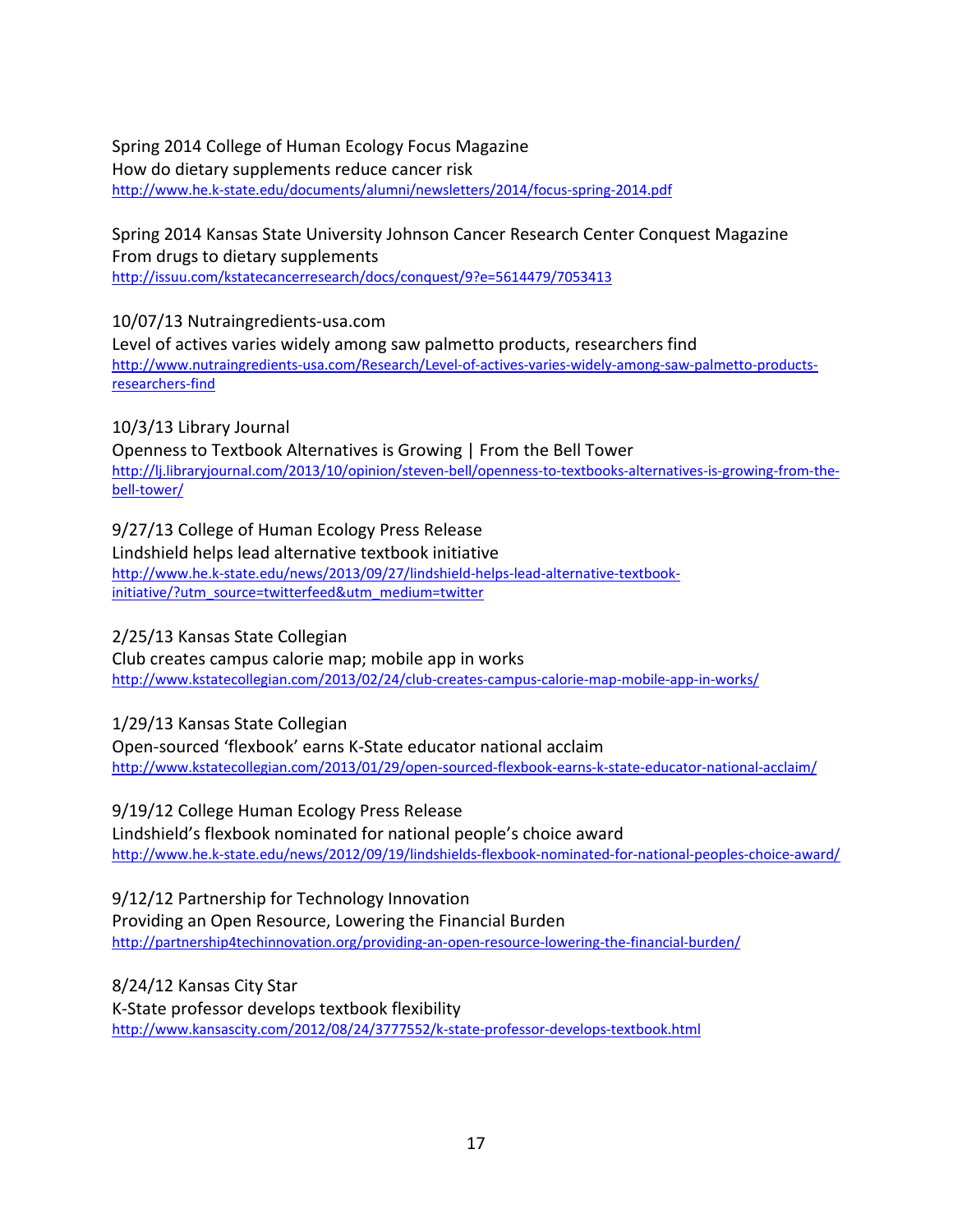Other media outlets where the article was published:

**Chicago Tribune:** [http://www.chicagotribune.com/business/yourmoney/sns-201208271800--tms--kidmoneyctnsr](http://www.chicagotribune.com/business/yourmoney/sns-201208271800--tms--kidmoneyctnsr-a20120827-20120827,0,77297.story)[a20120827-20120827,0,77297.story](http://www.chicagotribune.com/business/yourmoney/sns-201208271800--tms--kidmoneyctnsr-a20120827-20120827,0,77297.story)

**McClatchy Wire Sacramento Bee Sun Herald (Biloxi-Gulfport and Mississippi Gulf Coast Lexington Herald-Leader The Telegraph (Georgia) The South Carolina State The Olympian (Olympia, Washington) The Bradenton Herald (Florida) Bellingham Herald (Washington) News Observer (Raleigh, North Carolina) The Modesto Bee (Modesto, California) The Idaho Statesman (Boise, Idaho) The Stockton Record (Stockton, California): The Detroit News** 8/16/12 Up to Date KCUR 89.3 (Kansas City NPR station) The 'Flexbook': A Textbook Replacement <http://kcur.org/post/flexbook-textbook-replacement>

## 8/13/12 Kansas State University Press Release

From textbook to flexbook: Professor uses new collaborative tool in the classroom <http://www.k-state.edu/media/newsreleases/aug12/flexbook81312.html>

Other media outlets that published the release:

**Campus Technology:** <http://campustechnology.com/articles/2012/08/13/ksu-professor-creates-flexbook.aspx> **Phys.org:** <http://phys.org/news/2012-08-textbook-flexbook-professor-collaborative-tool.html> **News Medical:** [http://www.news-medical.net/news/20120814/Flexbook-helps-students-save-money-on-course](http://www.news-medical.net/news/20120814/Flexbook-helps-students-save-money-on-course-materials.aspx)[materials.aspx](http://www.news-medical.net/news/20120814/Flexbook-helps-students-save-money-on-course-materials.aspx)

**Kansas City infoZine:** <http://www.infozine.com/news/stories/op/storiesView/sid/52822/>

8/13/12 K-State Today

Professor's collaborative flexbook nominated for national people's choice award <http://www.k-state.edu/today/announcement.php?id=4284&category=kudos&referredBy=email>

Summer 2012 K-Stater Magazine (For K-State Alumni Association members) K-Stater studies drugs, saw palmetto to reduce cancer risk

4/3/12 Kansas State Collegian Eating enough fruits, vegetables can bolster health <http://www.kstatecollegian.com/eating-enough-fruits-vegetables-can-bolster-health-1.2724048>

3/7/12 Kansas State Collegian

Spending money for healthy food now could save in the future [http://www.kstatecollegian.com/news/spending-money-for-healthy-food-now-could-save-in-the-future-](http://www.kstatecollegian.com/news/spending-money-for-healthy-food-now-could-save-in-the-future-1.2712335)[1.2712335](http://www.kstatecollegian.com/news/spending-money-for-healthy-food-now-could-save-in-the-future-1.2712335)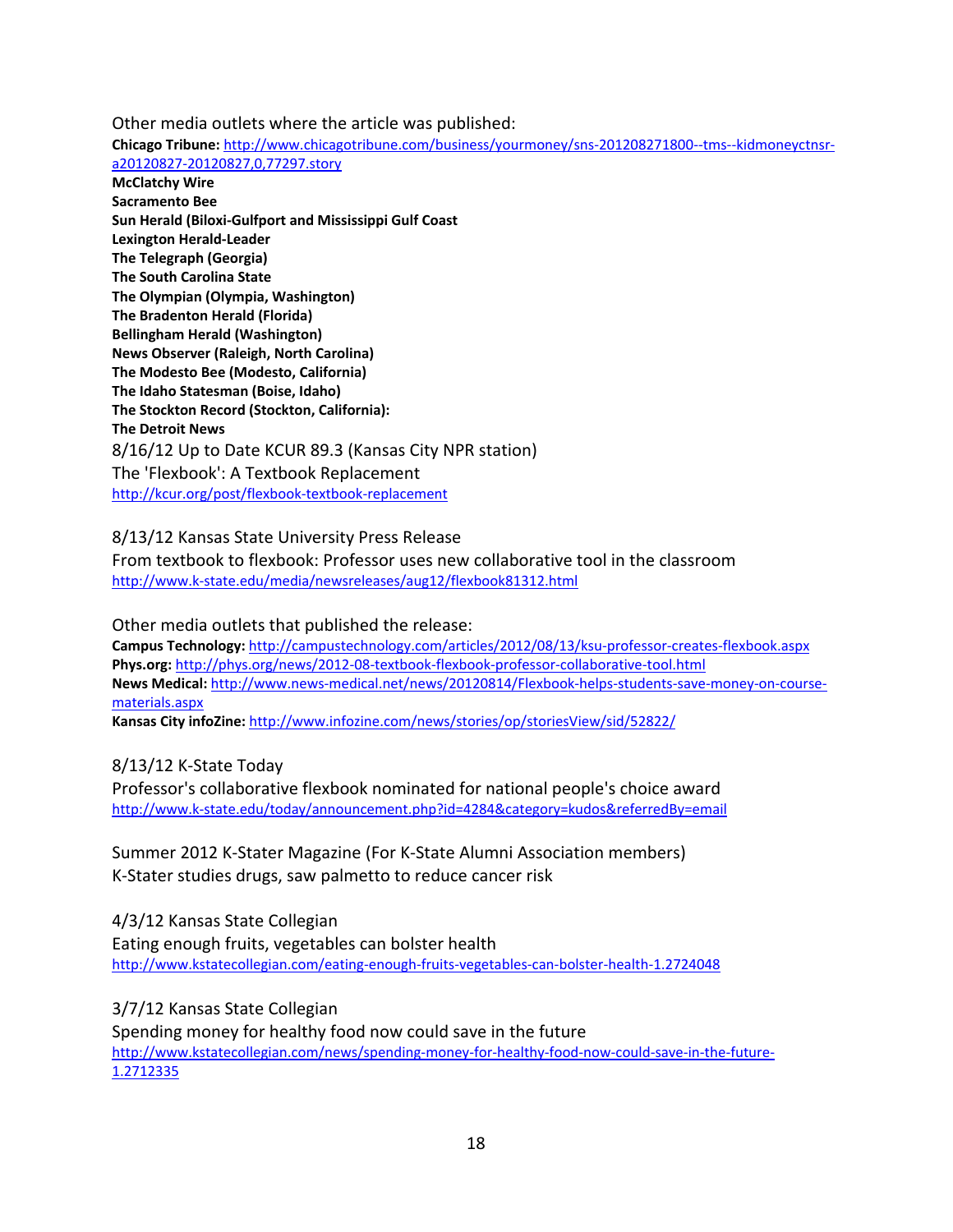2/22/12 Just In Blog

Lindshield flexes his flexbook muscle and tells how you can, too <http://updatejustin.wordpress.com/2012/02/22/lindshield-flexes-his-flexbook-muscle-and-tells-how-you-can-too/>

1/23/12 Kansas State University Press Release

Eating smart: Researcher studies foods, dietary supplements that may reduce risk of prostate cancer

<http://www.k-state.edu/media/newsreleases/jan12/prostatecancer12312.html>

12/16/11 K-State Research and Extension Press Release K-State Chosen for International Research and Development Grant [http://www.ksre.ksu.edu/news/story/sorghum\\_grant121611.aspx](http://www.ksre.ksu.edu/news/story/sorghum_grant121611.aspx)

12/15/10 Issue 16 Axio Quarterly Flexbooks: What Can They Do For You?

9/14/10 Kansas State Collegian Eating well not complicated, easy to do <http://www.kstatecollegian.com/news/eating-well-not-complicated-easy-to-do-1.2328432>

9/9/10 Kansas State Collegian 'Little Debbie diet' may not be so sweet <http://www.kstatecollegian.com/news/little-debbie-diet-may-not-be-so-sweet-1.2323537>

2/12/10 KTKA 49 Interview Is dark chocolate really healthier? Station no longer is operating, the website and story has been taken down.

2/8/10 K-State Press Release Human Ecology Version Dark chocolate: a healthier dose of affection <http://www.he.k-state.edu/news/2010/02/08/dark-chocolate-a-healthier-dose-of-affection/>

Fall 09 Issue 105 American Institute for Cancer Research Newsletter Prostate Cancer: Next Steps for Research <http://www.aicr.org/site/DocServer/AICR-NL105W.pdf?docID=3161>

## **STUDENT/LAB TRAINING**

## **I. Undergraduate Students Mentored:**

- 1. Fatima Vital-Caro (Biology), Bridges Program
- 2. Kevin Loya (Life Sciences), Developing Scholars Program
- 3. Huy Cam (Seward County Community College) Kansas-Louis Stokes Alliance for Minority Participation (KS-LSAMP) Program Student
- 4. Rachel Werling (Nutritional Sciences and Dietetics)
- 5. Orion Razo (Nutrition & Kinesiology)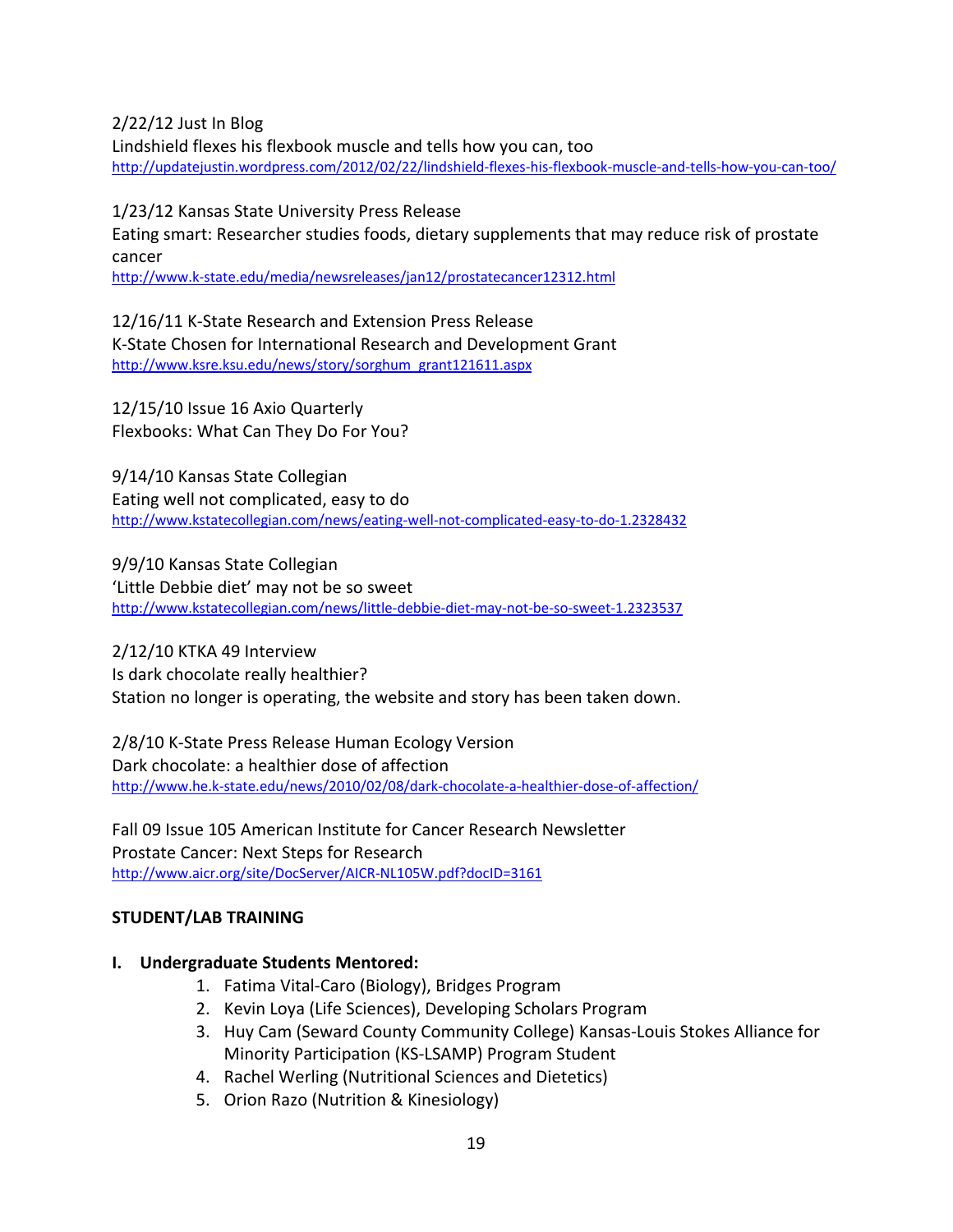- 6. Nick Bouzianis (Nutritional Sciences), Spring 2017 Office of Undergraduate Research & Creative Inquiry Research Award, Morse Scholarship Award Winner
- 7. Dominic Barker (Biology), Develop Scholars Program Student
- 8. Hanna Kaempfe (Nutrition and Health)
- 9. Ayomide Aduloju (Medical Biochemistry)
- 10. Garrett Wilkinson (Nutritional Sciences), Morse Scholarship Award Winner, 2016 SPARK Tank Event Research Award Winner (Only one at University*),* 2017 Truman Scholarship Finalist, 2018 Rhodes Scholarship Finalist, 2018 Marshall Scholarship Recipient
- 11. McKenna Parker (Nutritional Sciences)
- 12. Nicole Fiorentino (Biology)
- 13. Katie Kimmel (Nutritional Sciences)
- 14. Grant Geiger (Nutritional Sciences)
- 15. Marleen Sanchez (Public Health Nutrition) Bridges & Developing Scholar Program student
- 16. Irma Ailon (Public Health Nutrition) Bridges & Developing Scholars Program student
- 17. Geoff Digiacinto (Microbiology), Cancer Research Awardee
- 18. Johanna Diaz Bridges & Developing Scholars Program student, McNair Scholar
- 19. JP Sibbitt (Nutritional Sciences) McNair Scholar & 2011 K-State Extraordinary Student Winner
- 20. Casey McCaw (Public Health Nutrition)
- 21. Victoria Fort Bridges & Developing Scholars Program student
- 22. Russ Wolters Nutritional Sciences
- 23. Melissa Short Public Health Nutrition
- 24. Areli Monarrez former Bridges & Developing Scholars Program student

## **II. Graduate Students Mentored**

- 1. David Akinbo Ph.D., current M.S. student
- 2. Erin Ward, M.S. 2019 2018 Research and the State Winner (1 of 10 at University), 2019 Kansas State University 3 Minute Thesis Finalist (1 of 9 at University), 2019 Department of Food, Nutrition, Dietetics and Health Outstanding Graduate Student
- 3. Nicole Delimont, Ph.D. 2017 2015 Research and the State Winner (1 or 10 at University), Fall 2016 College of Human Ecology Dissertation Award
- 4. Nicole Fiorentino, M.S. 2017
- 5. Kavitha Penugonda, Ph.D. 2015 Fall 2014 College of Human Ecology Dissertation Award, 2014 Research and the State Winner (1 of 10 at University), 2015 Capitol Graduate Research Summit Graduate School Winner (1 or 2 at University) and 2015 Capitol Graduate Research Summit BioKansas Scholarship Winner (only University winner). 2015 New York Academy of Sciences and Pepsico Journey through Science Day (1 of 52 selected from 250 international applicants).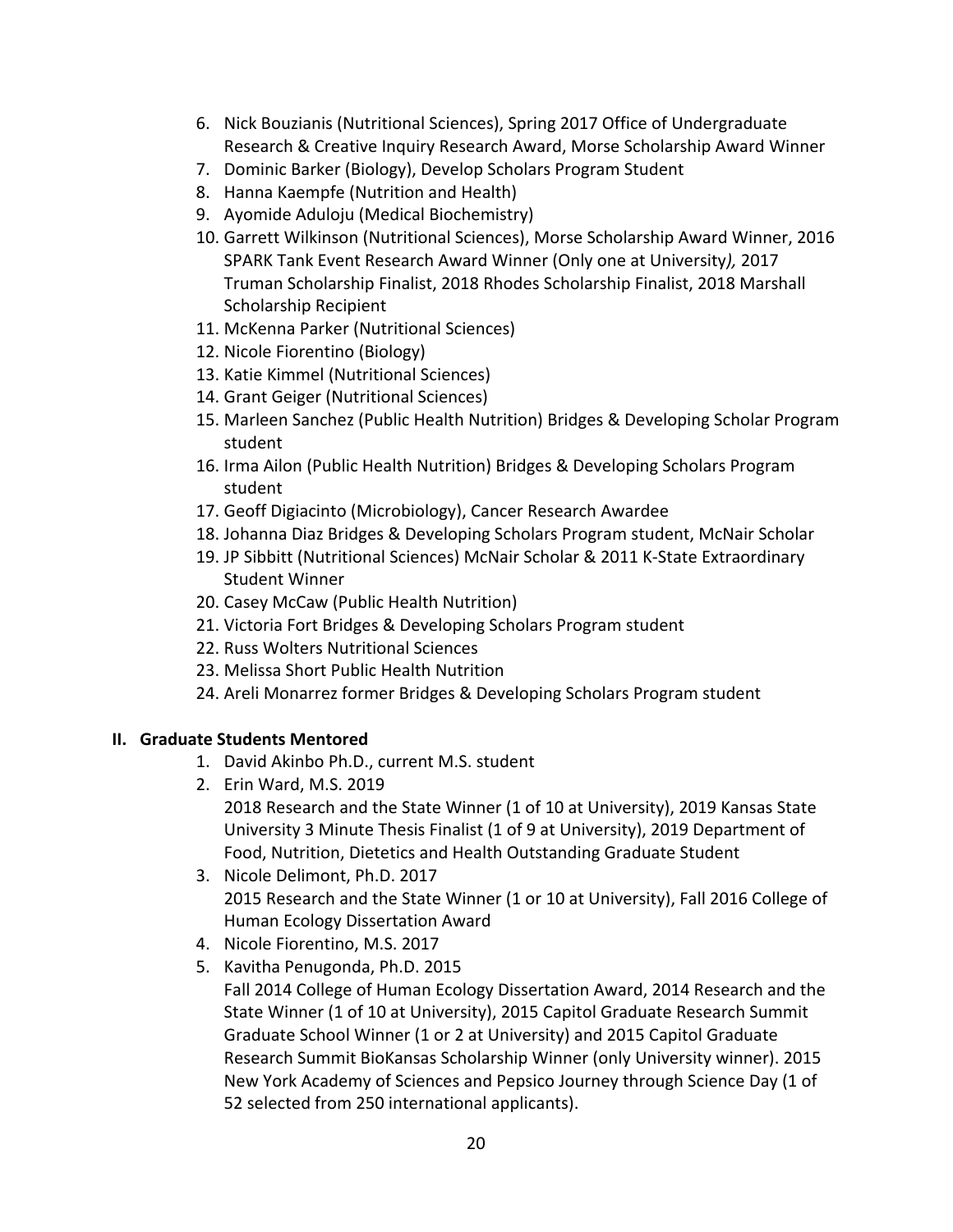- 6. Alexander Boadu Opoku-Acheampong, M.S. 2011, Ph.D. 2015 2<sup>nd</sup> place in the Biological Science Oral Session at the 2011 Kansas State Research Forum, Spring 2014 College of Human Ecology Dissertation Award
- 7. Kristen Noriega, M.S. 2014

## **III. Research Assistants**

- 1. Katie Kimmel 2016-2017
- 2. Dave Unis 2010-2012
- 3. Michelle Higgins 2009-2010

## **IV. Post-Doctoral Research Fellow**

1. Hafiz Suleria 2017-2018

## **Graduate Student Committees**

- 1. Tesfaye Tadesse Ph.D. defense committee 2018 (Dr. Subramanyam Bhdriraju major professor)
- 2. Holly Kuckelman M.P.H field report experience committee 2017 (Dr. Sandy Proctor major professor)
- 3. Bridget Byquist M.P.H. field report experience committee 2017 (Dr. Sara Rosenkranz major professor)
- 4. Nicole Fiorentino M.S. defense committee 2017
- 5. Nicole Delimont preliminary examination 2016, Ph.D. defense committee 2017
- 6. Michael Minnis M.S. defense committee 2015 (Dr. Mark Haub major professor)
- 7. Michael Joseph preliminary examination 2014 and PhD defense 2016 committees (Dr. Sajid Alavi major professor)
- 8. Kristen Noriega M.S. defense committee 2014
- 9. Kavitha Penugonda preliminary examination 2013 and Ph.D. defense 2015 committees
- 10. Alexander Boadu Opoku-Acheampong preliminary examination 2013 and Ph.D. defense 2015 committees
- 11. Tzu-Yu Chen M.S. defense committee 2012 (Dr. George Wang major professor)
- 12. Kate Osei-Boadi preliminary examination 2012 and Ph.D. defense committees 2014 (Dr. Tona Melgarejo major professor)
- 13. Tixieanna Dissmore preliminary examination committee 2011 (Dr. Denis Medeiros major professor)
- 14. Alexander Boadu Opoku-Acheampong M.S. defense committee, 2011

## **VI. Outside Chair**

- 1. Isabella Alvarenga Fall 2020 (Dr. Greg Aldrich major professor)
- 2. Jesse Stein Summer 2020 (Dr. Katie Heinrich major professor)
- 3. Nicoleta Ploscariu Spring 2018 (Dr. Brian Geisbrecht major professor)
- 4. Marcio Antonio Dornelles Goncalves Fall 2015 (Dr. Steven Dritz major professor)
- 5. Sara Duhachek Muggy Spring 2014 (Dr. Anna Zolkiewska major professor)
- 6. Emily Archer Sloane 2013 (Dr. Sherry Fleming major professor)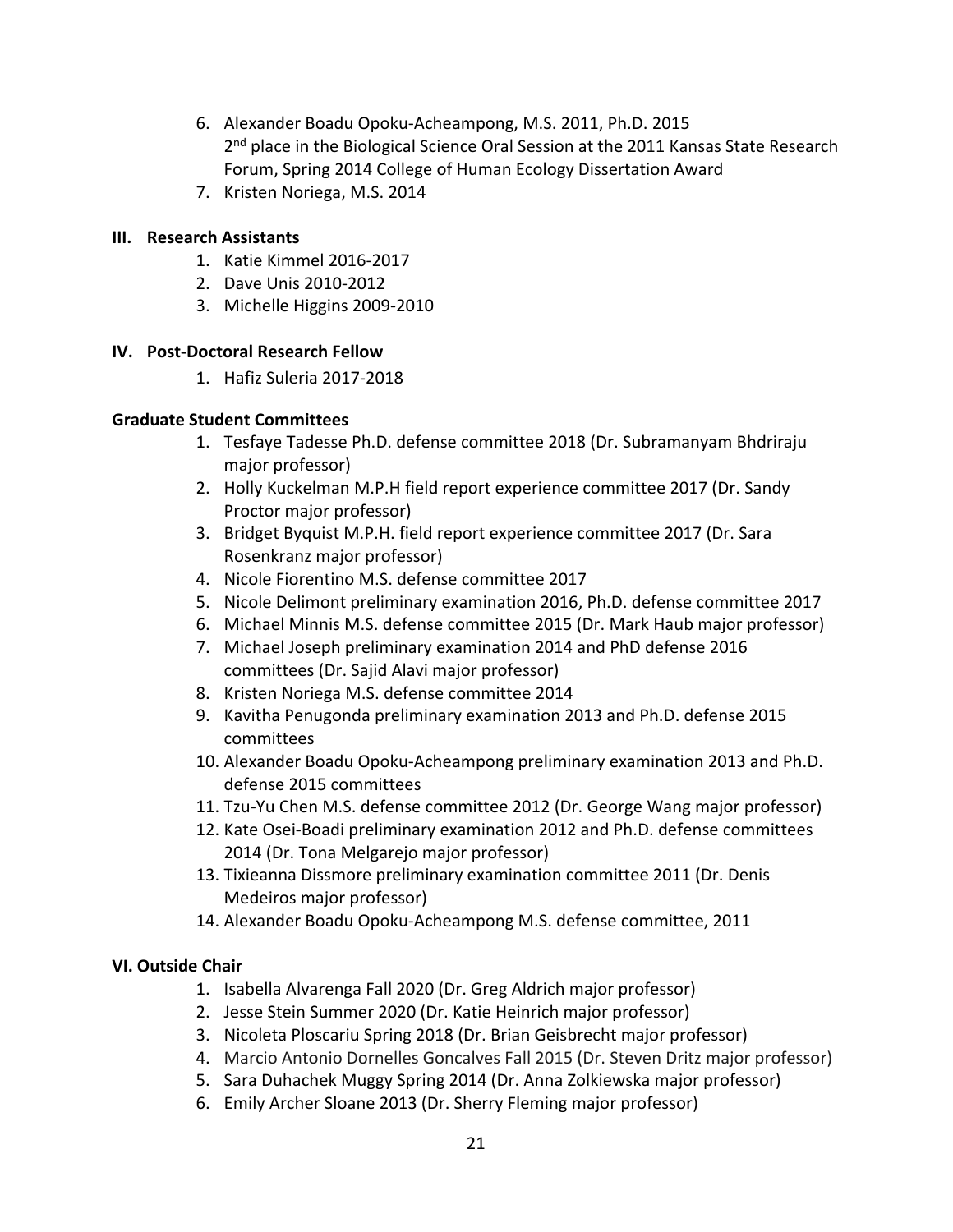- 7. Carl Ade 2013 (Dr. Thomas Barstow major professor)
- 8. Amit Kumar 2011 (Dr. Sanjeev Narayanan major professor)

## **SERVICE**

*Member***,** OER Technology Working Group**,** Midwest Higher Education Compact, 2021-present *Member***,** Salary and Fringe Benefits Committee, Kansas State University, 2021-2023

*Member***,** Interim Dean College of Health and Human Sciences, 2021

*Member***,** ASN Publications Request for Proposal Committee, 2021

*Member*, Scholarly Communication Task Force, Kansas State University, 2019-2021

*Co-chair*, Nutrition Kansas Core Outcomes Group, Kansas Board of Regents, 2019

*Co-chair***,** Open Educational Resources (OER) Statewide Steering Committee, Kansas Board of Regents, 2021-2022

*Chair*, Open Educational Resources (OER) Statewide Steering Committee, Kansas Board of Regents, 2019-2021

*Past Chair***,** Faculty Advisory Council, College of Human Ecology, Kansas State University, 2019- 2020

*Co-Chair*, Planning Committee, Department of Food, Nutrition Dietetics and Health, 2021 present

*Chair*, Planning Committee, Department of Food, Nutrition Dietetics and Health, 2020-2021 *Judge*, Postdoctoral Research Award Competition, Nutrition 2019 & Nutrition 2021, American Society for Nutrition

*Member*, Membership Committee, American Society for Nutrition, 2019-2022

*Member*, Kansas State OER Action Team, Midwest Higher Education Compact, 2019 *Co-chair*, Common Core Curriculum & Course Development Committees, College of Human Ecology, 2019

*Chair*, Minimum Course Enrollment Taskforce, College of Human Ecology 2018-2019

*Chair,* Ad hoc Committee to Revise the Faculty Senate Constitution 2018-2019

*Member*, Publications Committee, American Society for Nutrition, 2018-2021

*Chair*, Faculty Advisory Council, College of Human Ecology, Kansas State University, 2018-2019 *Chair***,** Communications Subgroup, K-State's Higher Learning Initiative Quality Initiative project

on First Generation Student Success, Kansas State University, 2018-2020

*Faculty Senate Past-President*, Kansas State University, 2018-2019

*Chair*, Tenure and Promotion Document Committee, Department of Food, Nutrition, Dietetics and Health, 2017-2018

*OER Advisory Group*, Midwest Higher Education Compact, 2017-2019

*Member*, Utilities and Facilities Cost Pool Team, Kansas State University, 2018

*Honorary Degree Committee*, Kansas State University, 2017-2018

*Tuition and Fees Strategies Committee*, Kansas State University, 2017-2018

*Academic Infrastructure Working Group Committee*, Kansas State University, 2017-2018

*SPARK Tank Judge*, Kanas State University, 2017

*Advisory Board*, Cats Cupboard, Kansas State University, 2017-2018

*Provost Search Committee*, Kansas State University, 2017-2018

*Innovation & Inspiration Campaign Internal Steering Committee*, Kansas State University,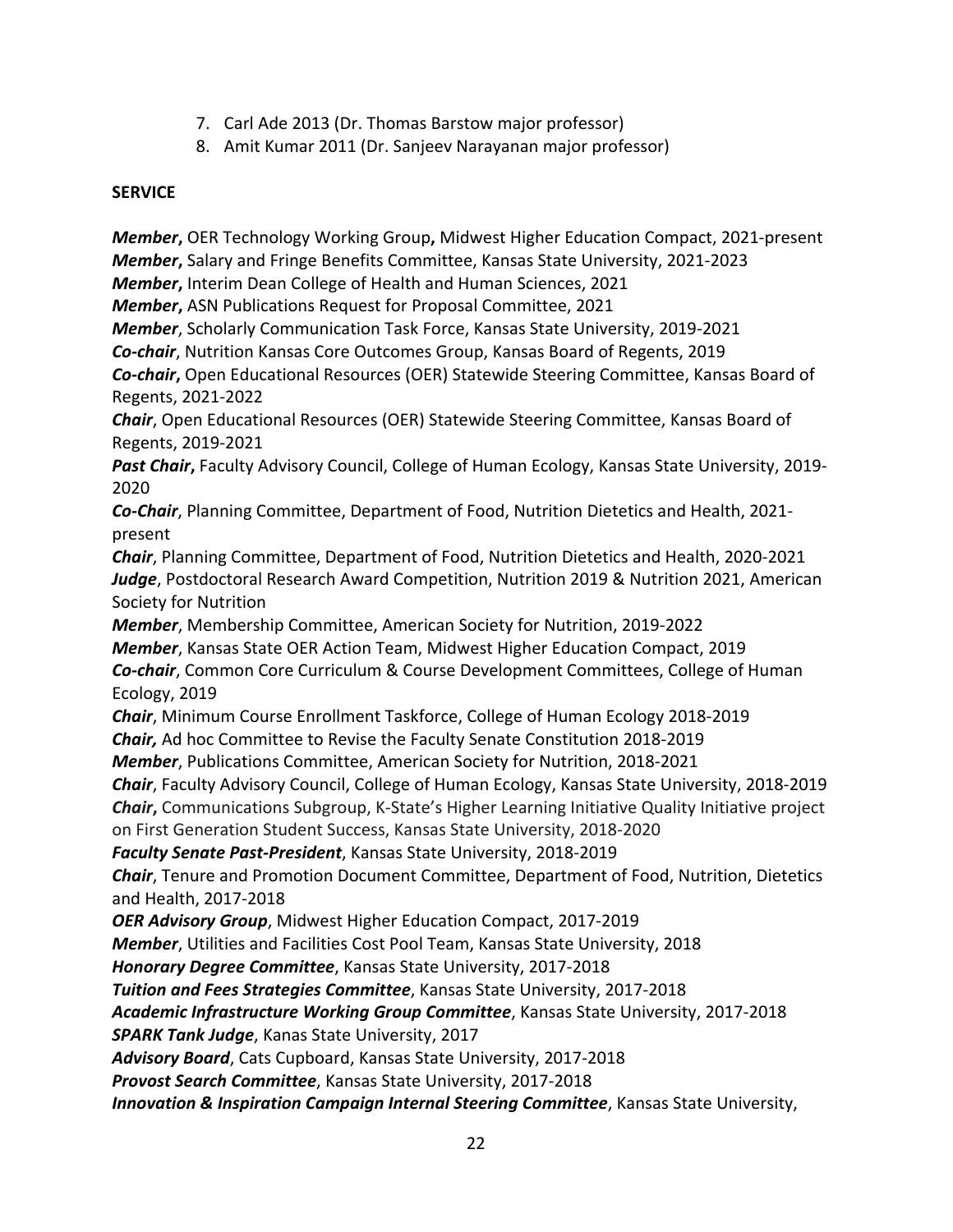2017-2018

*Academic Editor*, Current Developments in Nutrition, American Society for Nutrition 2017 present.

*Faculty Senate President,* Kansas State University, 2017-2018 *Chair*, Council of Faculty Senate President, Kansas Board of Regents, 2017-2018 *Chair*, W3002 Multistate Research Project "Nutrient Bioavailability Phytonutrients and Beyond", USDA, 2016-2017

*Digital Measures Implementation Committee Member*, College of Human Ecology, 2016-2017 *President's Commission on Multicultural Affairs*, Kansas State University, 2016-2017

*Faculty Senate President-Elect,* Kansas State University, 2016-2017

*Pre-Health Advisor Search Committee,* College of Human Ecology, 2015-2016

*College of Human Ecology Faculty Council*, Department of Food, Nutrition, Dietetics and Health, 2015-2016

*Faculty Compensation Taskforce,* Kansas State University, 2015-2016

*Department Head Search Committee*, Department of Food, Nutrition, Dietetics, and Health, 2015-2016

**College Faculty Senate Caucus Chair & Faculty Senate Executive Committee, College of Human** Ecology, Kansas State University, 2015-2016

*K-State Online Coach,* 2015-Present (Merged with Advisory Council)

*Chair,* Physical Inactivity Research Assistant Professor Search Committee, Department of Food, Nutrition, Dietetics and Health, 2014

*K-State Online Advisory Council***,** Kansas State University, 2014-2019

*Open/Alternative Textbook Initiative,* Kansas State University, 2013-Present

*Canvas Pre-Pilot and Pilot,* Kansas State University, 2013-2014

*Office 365 Steering Committee,* Kansas State University, 2013-2014

*Chair,* ASN Diet and Cancer Animal Studies Minisymposium, Experimental Biology, 2013

*Judge*, K-State Research Forum and/or Research and the State, 2010-2011, 2013-2015,

*Webmaster Search Committee*, College of Human Ecology, 2012-2013

*Email Upgrade Committee*, College of Human Ecology Representative, Kansas State University, 2012

*Public Health Nutrition Curriculum Taskforce*, Department of Food, Nutrition, Dietetics and Health, 2012

-New curriculum with new name, Nutrition and Health, began fall 2013

*Learning Library Subcommittee*, ASN, 2012-2015

*Faculty Senator*, College of Human Ecology Representative, Kansas State University, 2012-2019 *Faculty Senate Committee on Technology*, College of Human Ecology Representative, Kansas State University, 2012-2015

*Past Chair*, ASN Diet and Cancer Research Interest Section, 2012-2013

*Interim Faculty Senate Committee on Technology*, College of Human Ecology Representative, Kansas State University, 2012

*Chair,* ASN Diet and Cancer Helpful or Harmful: Soy, Isoflavones and Cancer Risk Symposium, Experimental Biology, 2012

*K-State 2025 Graduate Scholarly Experience Committee,* College of Human Ecology, 2012 *Chair,* ASN Diet and Cancer Research Interest Section, 2011-2012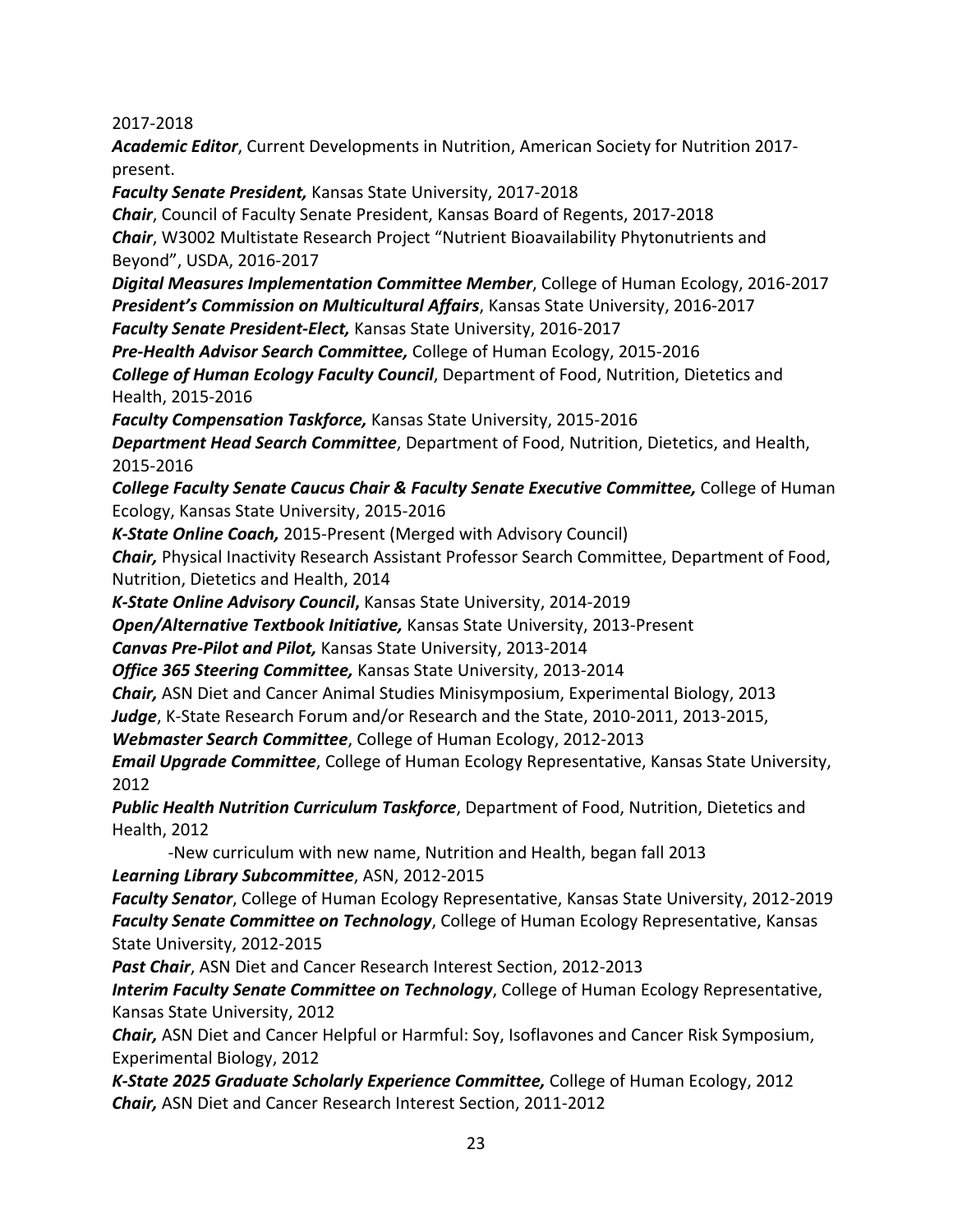*Department Head Search Committee*, Department of Food, Nutrition, Dietetics and Health, 2011-2012

*Webmaster & Social Media Director,* Department of Food, Nutrition, Dietetics and Health, 2012-present

*Website Committee*, Department of Food, Nutrition, Dietetics and Health, 2011-2012 *Curriculum Task Force,* College of Human Ecology, 2011 *Advisor*, Nutritional Sciences Majors, 2008-2016 *Advisor*, Health & Nutrition Society (Student Interest Group), 2009-Present *M.P.H. Graduate Faculty*, 2010-Present *Chair-Elect,* ASN Diet and Cancer Research Interest Section, 2010-2011 *Co-Chair,* ASN Diet and Cancer, Micronutrients and Bioactive Compounds Minisymposium, Experimental Biology, 2010 *Academic Affairs Committee*, College of Human Ecology, Kansas State University, 2009-2011 *Mentor*, NIH Bridges to the Future Program, 2009-present

*Mentor*, K-State Developing Scholars Program, 2009-present

## **OUTREACH/OTHER PUBLICATIONS**

Take 5: A 5-minute video on Open Educational Resources <http://ome.ksu.edu/webcast/itac/take5/lindshield.html>

Campus Calorie Map, Health & Nutrition Society.

<http://www.he.k-state.edu/hn/resources/Campus%20Calorie%20Map.pdf>

-I advised the students in the Health & Nutrition Society on the development of this resource.

Kansas State University Department of Human Nutrition Youth & Teen Basketball Nutrition Handout. 2012.

<http://www.he.k-state.edu/hn/resources/Youth%20and%20Teen%20Basketball%20Nutrition%20Handout.pdf>

-I was asked by my former junior college basketball coach to put together a handout for him to use for basketball players at his clinics. I put together an original draft and then worked with Mark Haub, Tanda Kidd, Ric Rosenkranz, and Sara Rosenkranz to produce the handout.

*Lindshield B.L.,* Human Nutrition (Lindshield)

https://med.libretexts.org/Courses/Kansas State\_University/Book%3A\_Human\_Nutrition\_(Lindshield)

*Lindshield, B.L.*, and Erdman, J.W., Jr. Update on Carotenoids. In: A. Bowley (ed), Nutriview, pp 3-4, 2006.

*Lindshield, B.L.*, Keck, A.S., Erdman, J.W., Jr. Tomato and Cancer Prevention Module In: Functional Foods and Cancer Prevention I: 2005.

-Continuing education credit for nurses and dietitians